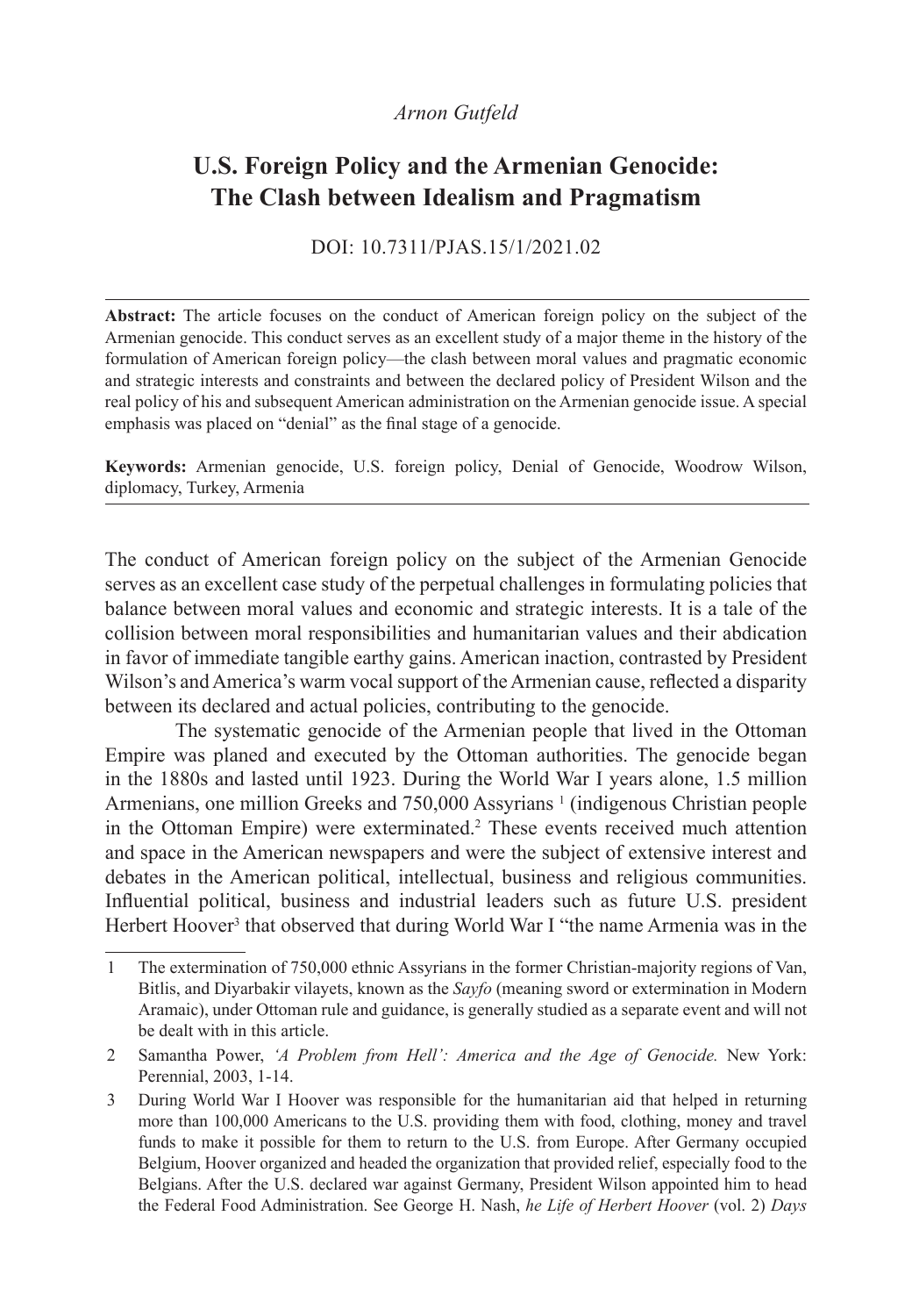front of the American Mind[.]"4 American missionaries were numerous and heavily invested and very much involved in educational and medical enterprises in the regions where the deportations and massacres took place throughout the Ottoman Empire and especially in Armenia. The need to finance the missionary and relief efforts that caused the establishment of the Committee for Armenian and Syrian Relief (later known as Near East Relief) that raised vast amount of funds and was an important lobby on behalf of U.S. support for Armenia and Armenians.<sup>5</sup> According to Peter Balakian, the Armenian-American historian, poet and professor of literature, "The U.S. response to the Armenian crisis, which began in the 1890s and continued to the 1920s, was the first international human rights movement in American history and helped to define the nation's emerging global identity."<sup>6</sup> Balakian emphasized the role played by American cultural and intellectual leaders in support of the Armenians and viewed it as a "prologue to twentieth-century American engagement in the formulation and the execution of American foreign policy It highlighted the constant clash and simultaneously operations of humanitarian-idealism and pragmatic self-interests in the conduct of American foreign policy."7 From the earliest days of the colonial settlement, the leaders of the colonists in British North America believed that the colonies had a special mission to serve as the "City upon the Hill," "The New [Israel] Jerusalem," "The Light to All Nations." Their mission was to establish "God's Kingdom in America"— "Mankind's Last and Best Hope."<sup>8</sup> In the nineteenth century, after the Declaration of Independence, the adoption of the Constitution and the drive to settle the frontier, Americans believed in their "Manifest Destiny"—believing that the Creator directed them to conquer the continent from sea to sea. After the conquest of the West with its

*of Armageddon, 1917 -1921.* New York: Norton, 1988; George H. Nash, *The Life of Herbert Hoover (*vol.3*) Master of Emergencies 1917 – 1918.* New York: Norton, 1996.

- 4 Herbert Hoover, *Hoover Memoires: Years of Adventure.* New York: Macmillan, 1951, 385.
- 5 Recep Boztemur, "Religion and Politics in the Making of Near East Policy," *Religion and Ideologies.* Vol. 11, Summer 2005, 45-59; Leila Tarazi Fawaz, *The Land of Aching Hearts: The Middle East in the Great War.* Cambridge, MA: Harvard University Press, 2014; Bruno Cabenas, *The Great War and the Origins of Humanitarianism, 1918-1924.* Cambridge, UK: Cambridge University Press, 2014; Joseph L. Gabrill, *Protestant Diplomacy and the Near East: Missionary Influence on American Foreign Policy 1810-1929.* Minneapolis, MN: University of Minnesota Press, 1973; John DeNovo, *American Interests and Policies in the Middle East 1900-1939.* Minneapolis, MN: University of Minnesota Press, 1963.
- 6 Peter Balakian, *The Burning Tigris: The Armenian Genocide and America's Response.* New York: Harper Collins Publishers, 2003, xviii.
- 7 The classical study of this theme is Robert E. Osgood, *Ideals and Self Interest in American Foreign Relations.* Chicago: University of Chicago Press,1953; See also Walter LaFeber, *The American Age: U.S. Foreign Policy at Home and Abroad.* Vols. I and II. New York: Norton, 1994.
- 8 Perry Miller, *Errand to the Wilderness.* Cambridge, MA: Harvard University Press, 1956; Perry Miller, *The New England Mind: The Seventeenth Century.* Cambridge, MA: Harvard University Press, 1939; Perry Miller, *The New England Mind: From Colony to Province.* Cambridge, MA: Harvard University Press, 1953; Sacvan Bercovitch, *The American Jeremiad.* Madison, WI: University of Wisconsin Press, 1978; Sacvan Bercovitch, *Puritan Origins of the American Self.* New Haven, CT: Yale University Press, 1976; Walter Russell Mead, *Special Providence: American Foreign Policy and How It Changed the World.* New York: Knoff, 2002.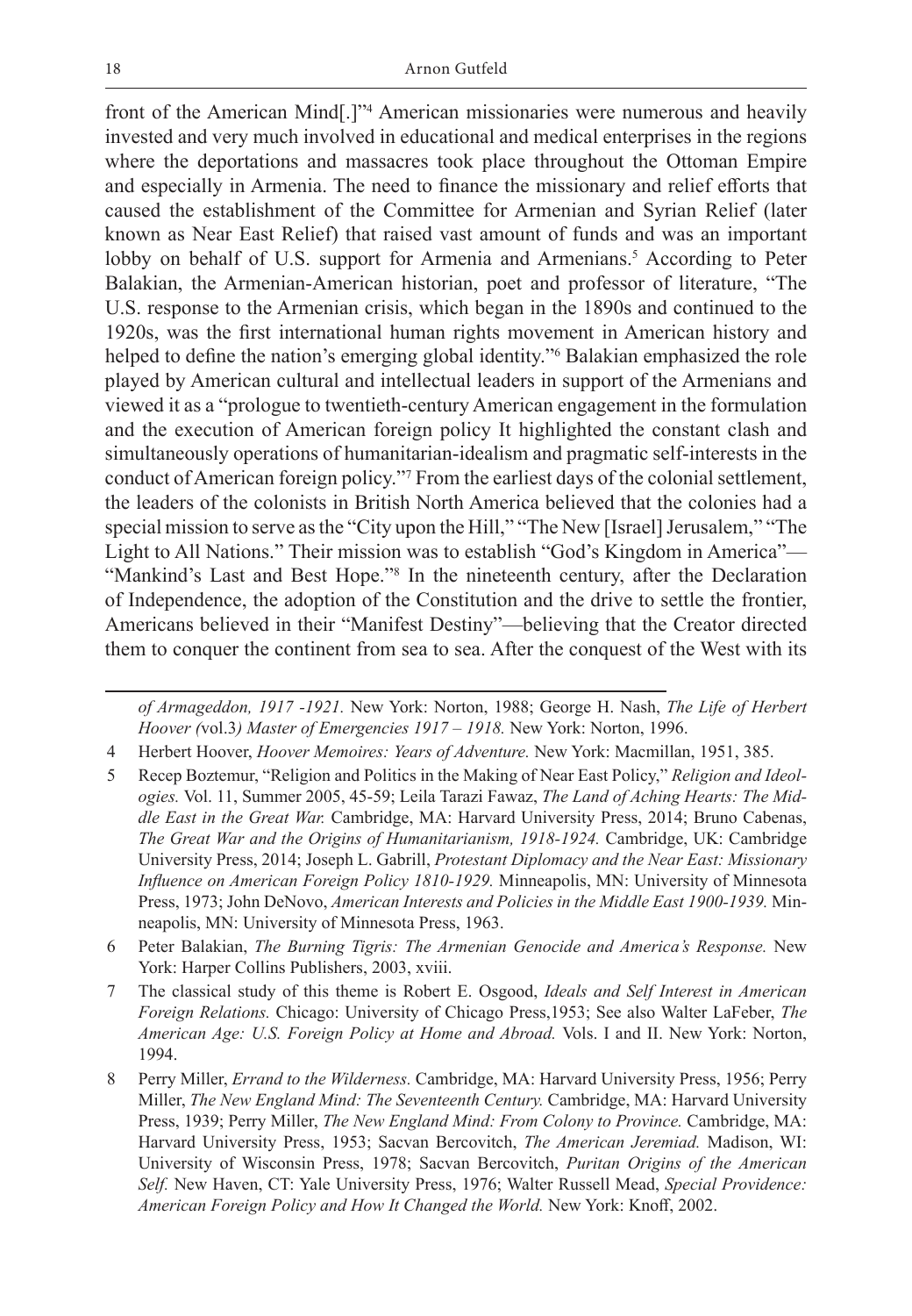vast natural resources, their mission became to bring the blessings of democracy and Christianity to the entire world. Americans believed that the Creator awarded them "God's Elect," "heaven on earth."9 Americans also believed that Providence provided them with the blessing of two oceans that kept them far from European entanglements and permitted a policy of "Isolation," but at the same time the U.S., as a commercial trading nation adopted the foreign policy of the "flag follows the dollar" that meant wherever there was an American economic interest there would also be American political and/or military intervention.<sup>10</sup> Towards the end of the nineteenth century, the U.S. became a world power, its flag was present in the seven seas and the U.S. became a major actor in global politics. Isolationism did not disappear and was supported by a great number of Americans. Thus, ideals and pragmatism continued to play a role in the formulation of American foreign policies. Ideals had a great impact in the foreign policies of Presidents such as Wilson. Cynics claimed that God had ten points whereas Wilson needed fourteen.<sup>11</sup> Presidents Jimmy Carter and Barack Obama could also be described as being in the Wilsonian tradition permitting ideals to heavily influence their foreign and domestic agenda and policies. Franklin D. Roosevelt emphasized in his speeches, to the American people during World War II that the U.S. was fighting for the "Four Freedoms"<sup>12</sup> and President Ronald Reagan led the moral battle against the USSR—"The Evil Empire."13

There was great interest and much support of the Armenians in the United States. This stemmed from the extensive involvement of American Protestant missionaries in the educational and medical systems in the Ottoman Empire and especially in Armenia.14 After the end of World War I the main American interest in the Middle East became economic-strategic: oil, investments, markets and the strategic importance of the Turkish ally.<sup>15</sup> Those interests overshadowed ideals and humanitarian considerations and led to what became known as "the great betrayal."

- 12 Robert Dallek, *Franklin Roosevelt and American Foreign Policy 1932 1945.* New York: Oxford University Press, 1995, 317-528.
- 13 Alexander M. Haig Jr. *Caveat: Realism, Reagan and Foreign Policy.*`New York: Macmillan, 1989.

<sup>9</sup> The classical and most important study of this topic is Albert Katz Weinberg, *Manifest Destiny: A Study of Nationalist Expansion in American History.* Baltimore, MD: Johns Hopkins University Press, 1935; See also Ray Allen Billington and Martin Ridge, *Westward Expansion: A History of the American Frontier.* Albuquerque, NM: University of New Mexico Press, 5<sup>th</sup> edition, 2001; Frederick Merk, *Manifest Destiny and Mission in American History.* New York: Knoff, 1963.

<sup>10</sup> Julius W. Pratt, *Expansionists of 1898.* Baltimore, MD: Johns Hopkins University Press, 1925; Ernest R. May, *Imperial Democracy: The Emergence of the United States as a World Power.*  New York: Harcourt Brace, 196*1;* Howard K. Beale, *Theodore Roosevelt and the Rise of America to World Power.* Baltimore, MD: Johns Hopkins University Press, 1956.

<sup>11</sup> Thomas Bailey, *Woodrow Wilson and the Great Betrayal.* Chicago" Quadrangle, 1961; Ernest R. May, *World War I and American Isolation 1914–1917.* Cambridge, MA: Harvard Historical Studies, 1959; Arthur S. Link, *Wilson the Diplomatist.* Chicago: Quadrangle, 1961; Howard K. Beale, *Theodore Roosevelt and the Rise of America to World Power.* Baltimore, MD: Johns Hopkins University Press, 1956*.* 

<sup>14</sup> See supra note 5.

<sup>15</sup> John DeNovo, *American Interests and Policies in the Middle East 1900 -1939.* Minneapolis: University of Minnesota Press, 1963.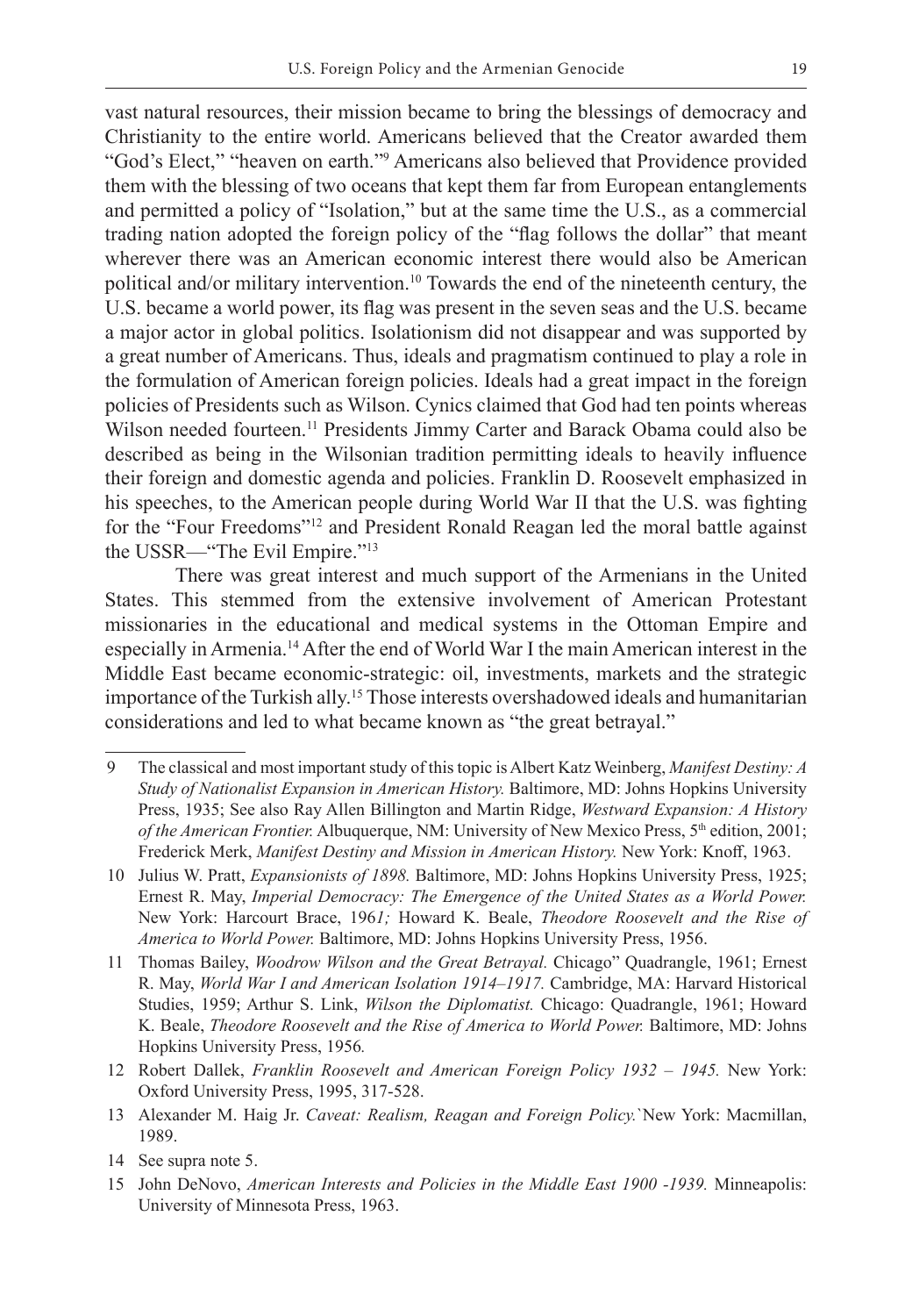Numerous Americans, during the last decades of the nineteenth century and the initial decades of the twentieth century felt, that the United States failed to act in an appropriate manner in regard to the Armenian debacle and protested against President Wilson that declared his support for Armenian independence and abhorred and protested the Ottoman-Turkish policies designed to exterminate the Armenians. His promises and statements on behalf of the Armenians were not accompanied by meaningful actions and caused harsh protests and criticism by many in the U.S. against him. Wilson, whose father was a minister, viewed "human rights" as a central subject in his agenda but there was a great contention and clash between his declared policy and his real policy. Wilson refused to declare war on Turkey and claimed that the cause of his inaction rested with his conviction he would lose an important lever of pressure that might result in American inability to assist the numerous American missionaries in the Ottoman empire. Theodore Roosevelt, that preceded Wilson as President, attacked Wilson and called him "an abject coward," "the worst president since Buchanan" because of his refusal to undertake effective measures on behalf of the Armenians.<sup>16</sup> Roosevelt called the massacre of the Armenians as "the greatest crime of the War" and viewed the American failure to take effective steps against the Ottomans as an act of "condoning Turkish crimes." Roosevelt emphasized that Wilson's talks about ensuring world peace was a "mischievous nonsense" and that his refusal to go to war against Turkey demonstrated that all his declarations about "making the world safe for democracy" were simply "insincere claptrap."17

 The date that symbolized the start of the methodical annihilation process was April 24, 1915. This date was chosen to serve as the annual remembrance date for the Armenian Genocide. It commemorated the crimes against humanity perpetrated by the Ottoman and Turkish regimes in order to exterminate the Armenian people. On that date in 1915, the Ottoman authorities arrested and murdered 250 Armenian leaders and intellectuals in Constantinople [present day Istanbul].18 Large scale massacres of Armenians occurred in Anatolia between 1894–1896. 250,000 Armenians were slaughtered and a similar number became refugees.<sup>19</sup>

 In the years prior to World War I murder of Armenian males and children and death marches of women, elderly sick and children that were forced to cross deserts without food or water to concentration camps became routine. Confiscations of property, sales unto slavery and rapes were part of a systematic process of humiliation and extermination. After murdering males that reached military service age came the turn of political, religious and intellectual leaders to be slaughtered. The remaining Armenians were forced to leave their homes. The deportations were officially started in July1915, after a law that authorized deportations of "suspected citizens" was enacted. All these activities occurred simultaneously in all the territories that were

<sup>16</sup> Theodore Roosevelt to Samuel Dutton, November 15, 1915 in Theodore Roosevelt, *Fear and Take Your Own Part.* New York: T.R. Doran Co., 1916, 377-383.

<sup>17</sup> Roosevelt to Dodge, May 11, 1918, *Letters of Theodore Roosevelt.* Vol. 8. *Days of Armageddon.*  Cambridge, MA: Harvard University Press, 1952, 1316-1318.

<sup>18</sup> Ibid., 211–215.

<sup>19</sup> Vakahn N. Dadrian, *The History of the Armenian Genocide.* Providence: Bergham Books, 1995, 155-156.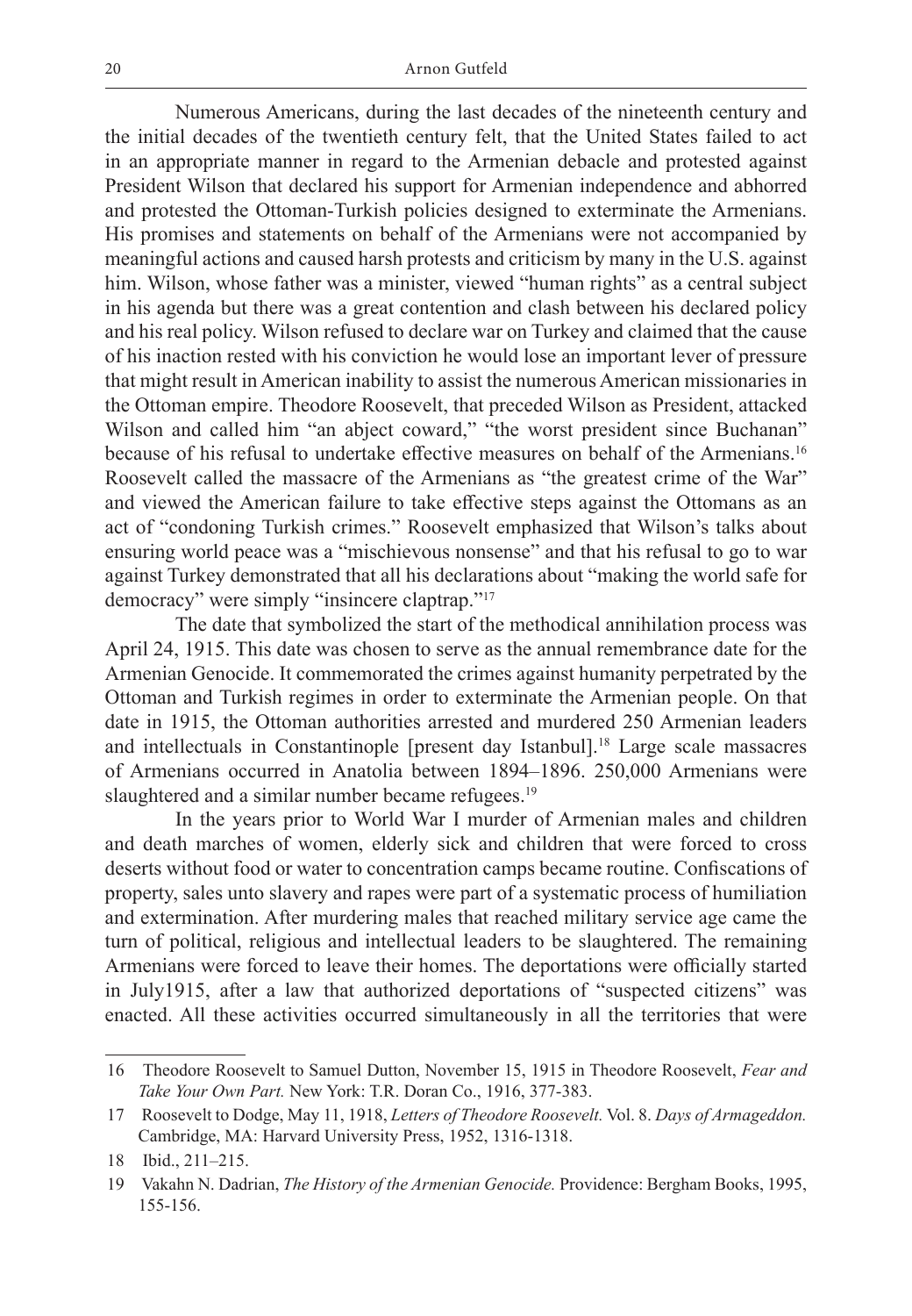under Ottoman rule. The goal of the Ottoman authorities was to concentrate all the Armenians in the Aleppo area in northwest Syria and then to transfer the survivors to the Deir ez-Zor area in northwest Syria.<sup>20</sup> The central Ottoman authorities claimed that the "forced transfers" took place because of an "wartime emergency necessities" and that its purpose was to protect the populace. Women, children and the elderly were forced to participate in the death marches. Their property was declared "abandoned property" and was confiscated by the Ottoman authorities. It was estimated that in the period before 1915 over 1,5000,000 Armenians perished.<sup>21</sup>

 The Holocaust of European and North African Jewry during World War II, revived the interest and the responsibility of the international community to act on behalf of the victims and the persecuted people. A need was felt to provide for a new moral world order that would guarantee respect for human life and it became an integral part of numerous agreements that were codified by the United Nations. It raised Armenians' hopes that their predicament would receive worldwide attention. The United Nation's Assembly in 1948 adopted the "Convention for the Prevention and Punishment of the Crime of Genocide." This convention defined Genocide as: "any of the following acts committed with the intent to destroy, in whole or in part, a national, ethnical, racial or religious group, as such: killing members of the group; deliberately inflicting on the group conditions of life calculated to bring about its physical destruction, in whole or in part; imposing measures intended to prevent births within the group; forcibly transferring children of the group to another group."<sup>22</sup>

The new term "Genocide" entered the legal and political lexicon after World War II relating to premeditated mass murders. It was Raphael Lemkin, a Polish-Jewish Holocaust survivor and a legal expert, who invented the term after researching the Armenian Holocaust that had a great similarity to the Jewish Genocide during World War II.<sup>23</sup> Turkey that was established after the demise of the Ottoman Empire continued the policy of denial of Ottoman-Turkish responsibility to the Armenian Genocide. The only nation supporting this stance is Azerbaijan. Numerous nations, forty-three states in the U.S., the United Nations, the European Parliament, The World Council of Churches, The Turkish Human Rights Association, The International Association of Researchers of Genocide, many in the academic world and the legal realm recognized the Ottoman-Turkish responsibility for the Armenian Genocide.24 On April 22, 1965, Uruguay was the first nation to officially recognize the Armenian Genocide and decreed that annually, on April 24 it will celebrate "A Day of Remembrance for the Armenian Martyrs." Recognition of the Armenian Genocide found expression in the many declarations of heads of states and in the resolutions passed by numerous parliaments.<sup>25</sup>

20 Peter Balakian, *Burning Tigris.*175–180.

- 23 On Lemkin's story and his contributions see Samantha Power, '*A Problem from Hell'.* 17 -73; Jay Winter, "Citation, The Genesis of Genocide." *The Quarterly Journal of Military History.*  Vol. 29, No. 3, 2017, 19*.*
- 24 The Armenian Genocide Museum Institute. *Recognition.* http://genocide-museum.am

25 Ibid.

<sup>21</sup> Ibid., 53-62.

<sup>22</sup> "UN: When to refer to a situation as 'Genocide.'" http://www.unorg/en/genocideprevention/ documents/publicatio0ns-and-resources/GuidanceNote-when%20to%refer%20%20 situation%20as%genocide.pdf.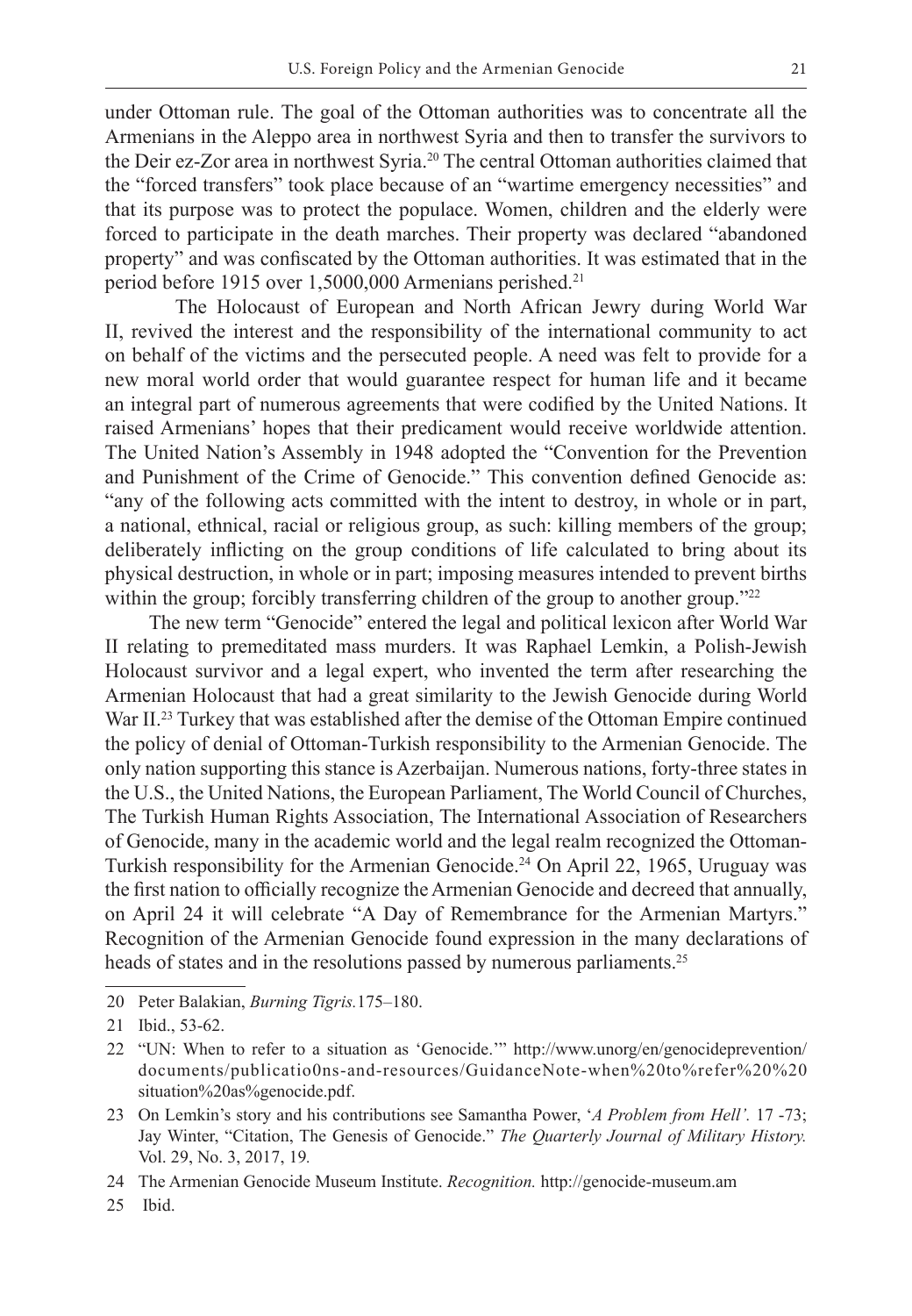# **Testimonies of American Diplomats in the Ottoman Empire as Relayed to the Henry Morgenthau, the American Ambassador in Constantinople**

During the Armenian Genocide the U.S. had no territorial ambitions or meaningful strategic interests in the Middle East. American policies did not constitute any threat to the sovereignty or the territorial integrity of the Ottoman Empire.26 Its neutral posture till April 1917 permitted the U.S. to maintain diplomatic relations and an embassy in Constantinople and a wide network of consulates throughout the Ottoman Empire. American diplomats conveyed eyewitness reports to the embassy in Constantinople and thus to the State Department in Washington, D.C. about the Armenian Genocide. Those reports were the basis for the information on this topic. Moreover, many of the American diplomats risked their lives in order to save Armenian survivors and refugees. Henry Morgenthau served as the American ambassador in Constantinople between 1913 and May 23, 1916. After April 1915 the Ottoman authorities prevented him from relaying to or to receive coded messages from the American consulates in the Ottoman Empire. Most of the documents that he sent or received underwent censorship by the Ottoman authorities. The Ambassador realized that the Ottoman authorities attempted to conceal information.27 In the following months he continued to receive numerous reports from the consulates that described in the deportations and murders of the Armenians. On July 10, 1915, he sent the following message to his superiors in Washington: "Persecution of the Armenians assuming unprecedented proportions. Reports from widely scattered districts indicate systematic attempt to uproot peaceful Armenian population and through arbitrary arrests, terrible torture, wholesale expulsions and deportations from one end of the Empire to the other, accompanied by frequent instances of rape, pillage, and murder turning into massacre, to bring destruction and destitution to them."28 In another cable, on July 16, 1915, Morgenthau wrote "a campaign of race extermination is in progress under the pretext of reprisal against rebellion."29

On September 3, 1915, Morgenthau issued an urgent call for humanitarian assistance for the Armenians. This call resulted in the establishment, on September 16, 1915, of the American Committee for Armenian-Syrian Relief, an organization that in 1919 assumed the name of Near Eastern Relief. In 1916 the U.S. Congress adopted a resolution on the "Serious and immoral Evil Plight" of the Armenians in the Ottoman Empire. The purpose of the resolution was to facilitate the raising of funds from the American public in order to assist the victims. The resolution was supported

<sup>26</sup> Rouben Paul Adalian, "American Diplomatic Correspondence in the Age of Mass Murder: The Armenian Genocide in US Archives." In Jay Winter (ed.). *America and the Armenian Genocide.* 146–184.

<sup>27</sup> Henry Morgenthau, *Ambassador Morgenthau's Story.* Garden City, NY: Doubleday, Page & Company, 1918, 327.

<sup>28</sup> Ibid.

<sup>29</sup> Morgenthau to Secretary of State. July 16, 1915, Cable 858, in *Papers Relating to the Foreign Policy of the United States, 1915.*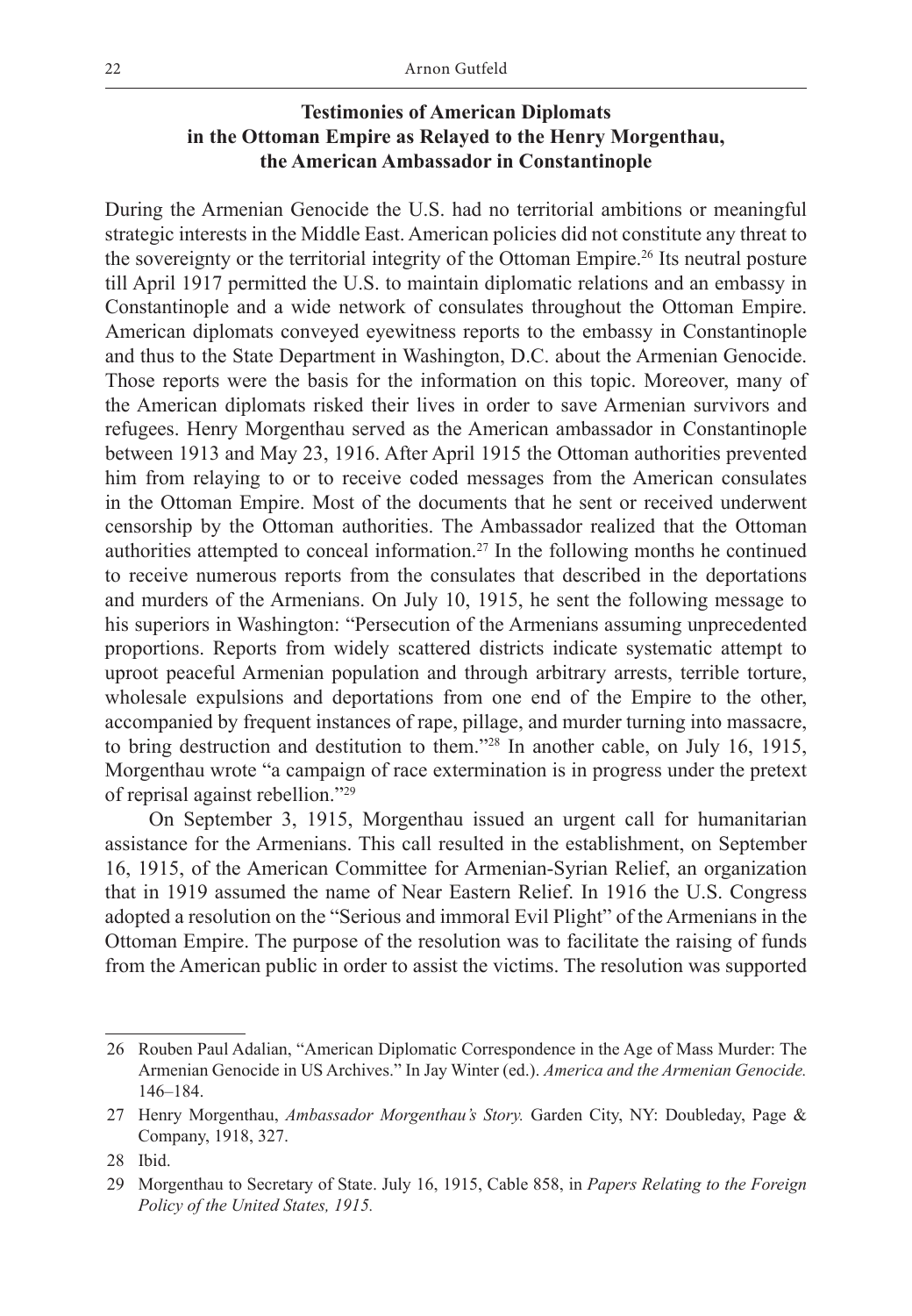by President Wilson.<sup>30</sup> Ambassador Morgenthau became the main spokesperson of this new organization and the remaining short time of his tenure in Constantinople he saw to it that the needy victims would receive food, medicine, clothing and other equipment that they required. He succeeded in convincing President Wilson to send an American naval vessel that delivered emergency aid to the Armenians. Between 1915 and 1929 the organization raised \$120,000,000 and goods worth a similar amount in order to help the suffering Armenians and assisted in rescuing many Armenians.<sup>31</sup> Ambassador Morgenthau demonstrated great courage and confronted with leadership of the Ottoman administrations on the Armenian question. In one of the exchanges he had with Talaat Pasha, the Ottoman Interior Minister, Talaat Pasha admitted that the acts described by Morgenthau did indeed occur but blamed the Armenians for getting rich at the expense of the Turks, for wanting to create an independent Armenian state, and encouraging the enemies of the Ottoman Empire as the reasons for their treatment.<sup>32</sup> During two different meetings Talaat Pasha demanded that the Ottoman Treasury would receive the insurance funds of those hundreds of Armenians that purchased policies in American life insurance companies since they and their heirs were no longer alive. In addition, Talaat ordered to confiscate funds that were transferred by cables to Armenians from the U.S. and demanded their transfer to the Ottoman treasury. The Ambassador was flabbergasted and deeply shocked by these demands.33 Both Enver Pasha, the Ottoman War Minister and Talaat Pasha admitted their responsibility to the deportations and the massacres and added that these actions were planned in advance.<sup>34</sup> Morgenthau attempted, but failed, to convince the German Embassy to intervene and pressure their Ottoman allies to stop the massacres. The Germans refused to intervene.

 The Ottoman authorities informed Morgenthau that "the manner that the Turkish authorities deal with Turkish citizens is a pure internal affair, unless it has a direct effect on the lives and interests of Americans. Therefore, it is not an American governmental concern." Morgenthau rejected this approach.35 Morgenthau continued to appraise the State Department about the Armenians' fate and also continued to implore President Wilson, the State Department and Congress to put pressure on the Turks to stop the annihilation of the Armenians. He demanded also from the American authorities to put pressure on Germany to pressure the Turks to stop the mass murders and deportations and to assist those Americans that wished to provide humanitarian assistance to the Armenians. It was then that Morgenthau coined the term "race

<sup>30</sup> *Congressional Record.* 64th Congress, 1st Session, 1916, 2335-2336; Donald A. Ritchie, "Congress Confronts the Armenian Genocide." In Jay Winter (ed.). *America and the Armenian Genocide of 1915.* 280-281.

<sup>31</sup> Peter Balakian, *The Burning Tigris.* 280.

<sup>32</sup> Henry Morgenthau, *Ambassador Morgenthau's Story.* 290, 334-339.

<sup>33</sup> Ibid., 337-339; Peter Balakian, *Burning Tigris.* 260-261, 290.

<sup>34</sup> Henry Morgenthau, *Ambassador Morgenthau's Story.* 337-338,351-352. See also Tanner Akcam, *Killing Orders: Talat Pasha's Telegrams and the Armenian Genocide*. Cham, Switzerland: Palgrave Studies in the History of Genocide, 2018, [Documents], p. 175-233.

<sup>35</sup> Peter Balakian, *The Burning Tigris.* 277.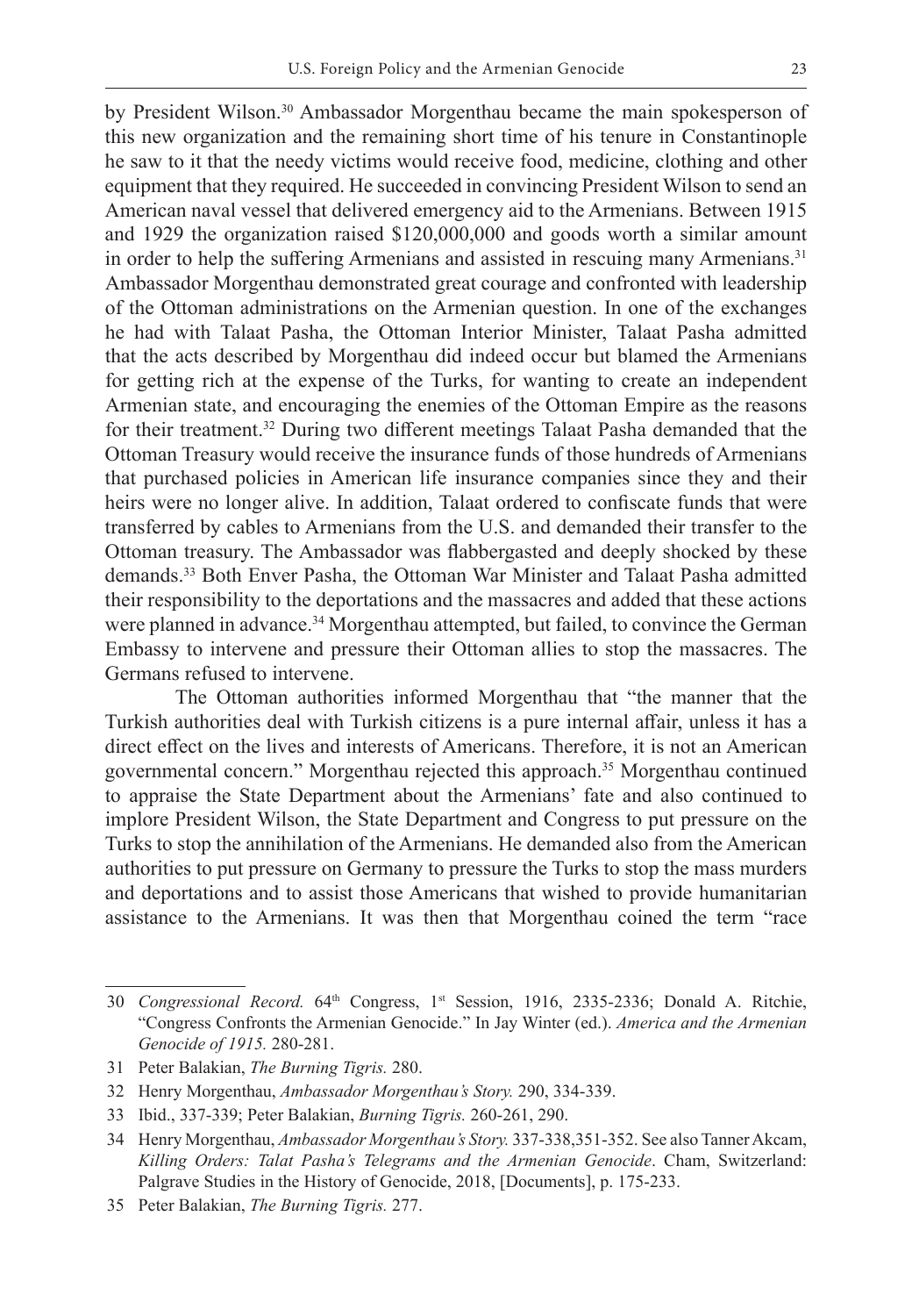extermination."36 Despite his repeated appeals, Morgenthau was disappointed and frustrated by his failure to prompt the American administration to undertake effective actions to halt the debacle. When he ended his tenure as ambassador he wrote: "My failure to stop the destruction of the Armenians had Turkey for me a–place of horror, and I found intolerable my further daily association with men who, however gracious and accommodating they might have been to the American Ambassador, were still reeking with blood of nearly a million human beings."37 In 1918 he published his memoir of his service in Constantinople focusing on the Armenian Genocide in a book entitled *Ambassador Morgenthau's Story.* Abram Elkus replaced Morgenthau as ambassador and served until April 1917, when the U.S. declared war on Germany. On this occasion Turkey severed relations with the U.S. Elkus' role during his short stay was limited to attempts to assist Armenians, but the aid, in most cases, were confiscated by the Turkish authorities.

#### **Leslie A. Davis, American Consul in Harput**

Leslie A. Davis, a New York lawyer, was the American Consul in Harput in the Elazig Province. He was stationed there from May 14, 1914 to May 16, 1917. Davis witnessed the demonization of and the horrendous actions perpetrated on the Armenian population and the closing and destruction of the missionary institutions during his tenure there.<sup>38</sup> Davis also relayed numerous reports about transgressions in the neighboring provinces, such as Diyarbakir, from American missionaries that were stationed there and from survivors that he hid in the Consulate. He sent numerous cables and reports to Ambassador Morgenthau and to the State Department hoping that the State Department would intensify its efforts to assist the Armenians. On June 30, 1915 he filed the following report and sent it to Ambassador Morgenthau: "one of the severest measures ever undertaken by the government and one of the greatest tragedies in all history…. Another method has been found to destroy the Armenian race. This is no less than the deportation of the entire Armenian population…. A massacre would be humane in comparison with it. In a massacre many escape, but in a wholesale deportation of this kind in this country means a lingering and more dreadful death for nearly every one. I do not believe it possible for one in a hundred to survive, perhaps one in a thousand."39

Davis hoped that his reports would result in effective protests or to actions that would result in the cessation of the murder. Many of his cables and reports and

<sup>36</sup> Morgenthau to Secretary of State, August 11, 1915, in *Papers Related to the Foreign Relations of the United States1915. Supplement*, *The World War.* Washington, DC: Government Printing Office, 1928, 986.

<sup>37</sup> Hans Morgenthau, *Ambassador Morgenthau's Story.* 385.

<sup>38</sup> United Sates National Archives, Record Group 59, Records of the Department of State, 867 Series, Internal Affairs of Turkey 1910-1929, File 867.4016, Race Problems. Leslie A. Davis, "Report of Leslie A. Davis, American Consul, Formerly of Harput, Turkey on the Work of the American Consulate at Harput since the Beginning of the Present War" (prepared for Mr. Wilbur Carr, Director of the Consular Service), U.S. State Department, RG 59, 867, 4016/392.5.

<sup>39</sup> Leslie A. Davis, *The Slaughter House Province: An American Diplomat's Report on the Armenian Genocide 1915-1917.* New Rochelle, NY: Artiside D. Caratzas, 1989, 143-144.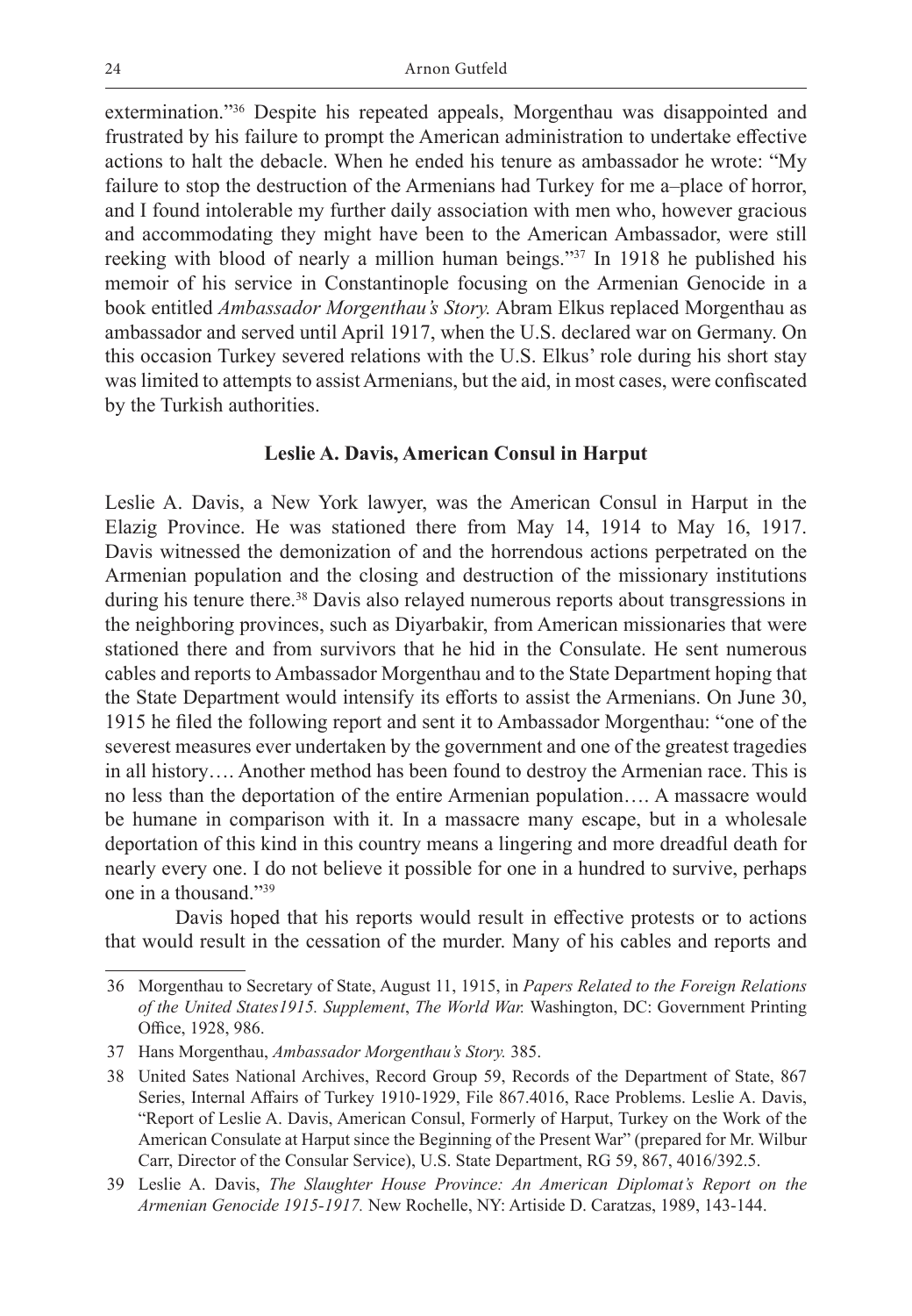cables were intercepted by the Ottoman authorities.<sup>40</sup> On one occasion, when he approached the Governor of the Province and asked to stop the deportations, he was asked to present his request in writing and include a statement that all the Armenians that were deported were "punished because they were found guilty of crimes against the Ottoman authorities and therefore deserved their fate." Davis was emphatic in his refusal to comply.<sup>41</sup> According to Davis, by September 1915, there quarters of the Armenians that resided, in what he called "the Slaughter House Province" were deported.42 Davis witnessed the pillage of the Armenian properties and consequently he hid and provided food for Armenians that he hid in the Consulate building. He attempted to save Armenian-Americans that resided in the Province and made great efforts to ascertain the fate of Armenians as per requests that he received from their relatives that resided in the U.S.<sup>43</sup> Many of the deportees left their money, valuables and documents in the Consulate, that included gold worth \$200,000.<sup>44</sup>

During the Spring of 1915, Davis traveled to thirty-six abandoned Armenian villages in the vicinity of Harput. Most of them, before the deportations, had 300 Armenian households. The homes in those villages were totally destroyed. In many of the villages the churches were destroyed and Davis found in them heaps of decaying corpses. The stench was unbearable.45 He also discovered remnants of concentration camps of Armenian refugees and found there passports of Armenians that were expelled from the distant city of Erzurum, a city in eastern Anatolia.46 His most shocking report described his two trips to Lake Goelzuk, there he found dismembered bodies, hands, legs, heads and dead babies most in temporary graves. Part of the bodies were devoured by dogs. He also saw hundreds of bodies floating in the lake. The victims were thrown to the lake from cliffs near the lake. In gorges and crevices near the Lake he saw piles of bodies in various stages of decay, their clothing was removed and afterward the bodies were stabbed and bayoneted: "We estimated in the course of our ride around the lake, and actually within the space of twenty-four hours, we had seen the remains of not less than ten thousand Armenians, mostly innocent and helpless women and children, were butchered on its shores and barbarously mutilated."47

Until the end of his service as Consul in 1917, Davis continued to travel and discovered heaps of dead Armenians in every location that he traveled to. Upon his return to the U.S. he was asked by the State Department to describe his experience his reports were published by the Department of State under the title of "An American Diplomat's Report of the Armenian Genocide, 1915-1917." 48

<sup>40</sup> Peter Balakian, *Burning Tigris.* 238.

<sup>41</sup> Henry H. Riggs, *Days of Tragedy in Armenia: Personal Experiences in Harput 1915-1917.* Ann Arbor: Gomidas Institute, 1997, 52-55.

<sup>42</sup> Ibid., 53-55; Merrill D. Peterson, *Starving Armenians.* 38*.*

<sup>43</sup> Ibid., 40; Peter Balakian, *Burning Tigris.* 238*.*

<sup>44</sup> Leslie Davis, « Report." Supra Note 40, 31 -38.

<sup>45</sup> Ibid., 63-69.

<sup>46</sup> Peter Balakian, *The Burning Tigris*. 247*.* 

<sup>47</sup> Leslie A. Davis, *Slaughter House Province.* 84-87.

<sup>48</sup> Leslie A. Davis, "Report." See Supra note 40.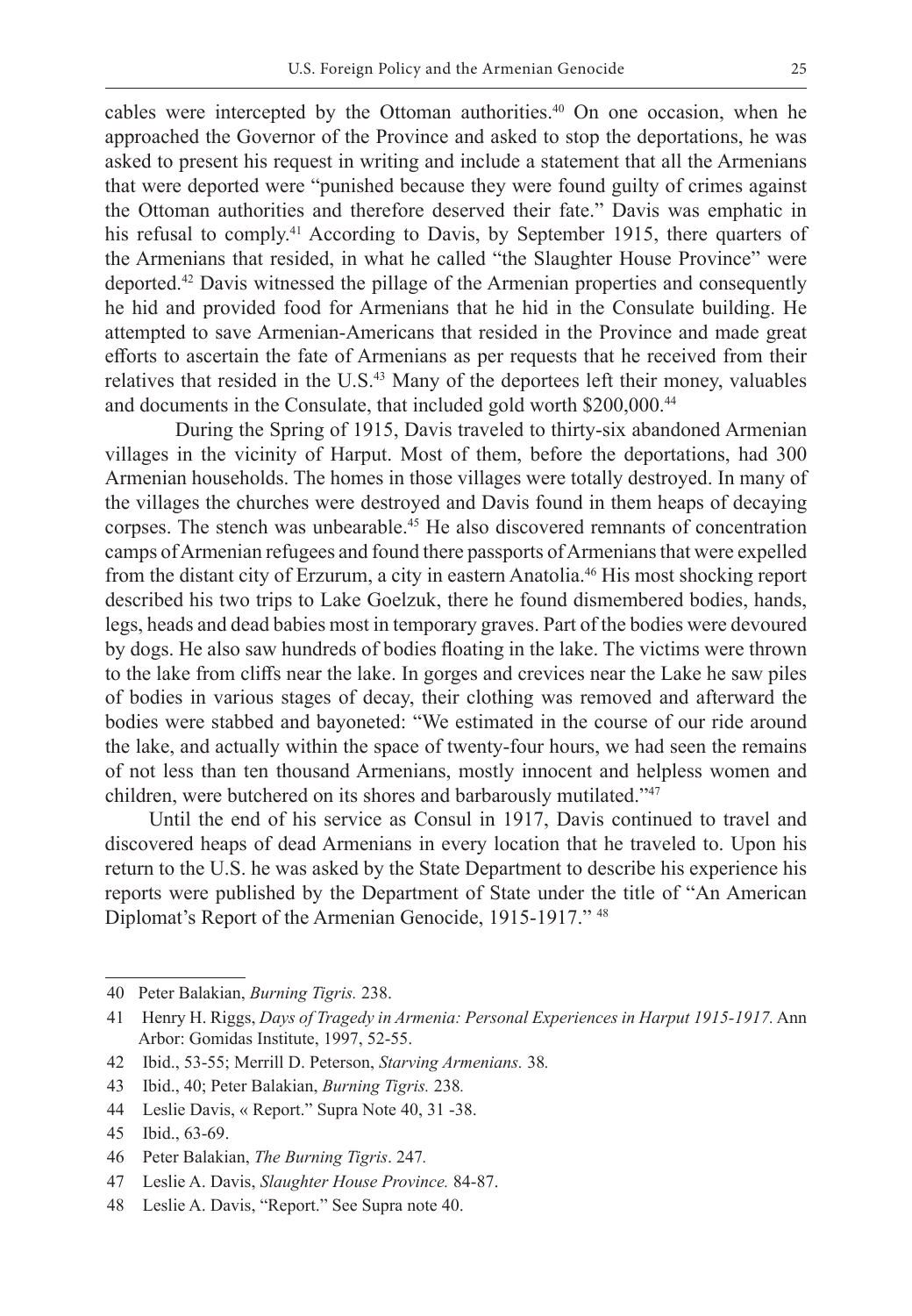## **Jesse B. Jackson, American Consul in Aleppo, and Other American Consuls**

The reports of Jesse B. Jackson, the Consul that served in Aleppo between 1908- 1917, provided further first hand reports for Ambassador Morgenthau and for the State Department. Jackson witnessed caravans of hundreds of thousands Armenians that were expelled from all parts of the Ottoman empires and were forced to cross the Deir ez-Zor desert where most died of starvation, torture and disease in a massacre that occurred during the summer of 1915.49 Jackson described the deportees as naked, injured, dirty and fatigued. Most were dying of dysentery and typhoid fever. In his August 1915 report Jackson summarized: "It is a gigantic plundering scheme as well as a final blow to extinguish the [Armenian] race."50 Jackson also received reports from F.H. Leslie, a minister that served as his representative in Urfa, on the deportations and massacres. Leslie, for his aid to Armenians was arrested, tortured and committed suicide in jail. Jackson was involved in saving a great number of Armenians by supplying Armenians in the city, and in the neighboring towns and villages, in the camps and in the orphanages, food and financial help. His activities were contrary to stern, explicit instructions *that* he had received from the Ottoman authorities that prohibited him from engaging in such activities.<sup>51</sup>

Other American consuls that were stationed in different parts of the Ottoman Empire filed similar reports in the cables and reports that they had sent the Embassy and to Washington. The consuls Oscar Heizer in Trabzon and W. Peter in Samsun, Charles A. Allen in Adrien [Adrianople], Edward A. Nathan in Adana and Mersin, George Horton in Izmir all reported on the atrocities perpetrated on the Armenians and the Greeks.52 The State Department also received reports from the consulates in Jerusalem, Haifa, Bagdad, Beirut, Cairo, Salonika, Odessa, Tbilisi, St. Petersburg and Alexandretta Those reports were used by Morgenthau in his efforts to supply a complete picture of the atrocities and for his attempts to raise help for the survivors.<sup>53</sup> Consul Oscar Heizer described the deportations of the entire Armenian population from Trebizond, the forced drowning of many of them in the Black Sea and the plundering of their property.54 Consul W. Peter described the forced conversion of Armenians to Islam and the transfer of their homes to local Turks and to Islamic refugees from the Balkans.55 All the reports corroborated each other and provided evidence to systematic, initiated and directed persecutions by the authorities. In a report written by Talaat Pasha on November 18, 1915, he confirmed that he had full knowledge of the reports that the consuls sent to Ambassador Morgenthau.<sup>56</sup>

<sup>49</sup> Peter Balakian, *The Burning Tigris.* 253-260.

<sup>50</sup> *United State Official Documents on the Armenian Genocide, 1915-1917.* As quoted in Peter Balakian, *The Burning Tigris.* 256

<sup>51</sup> Ibid., 260-261.

<sup>52</sup> For Horton's reports see Gordon Horton, *The Blight of Asia.* Indianapolis: Bobbs-Merrill, 1926.

<sup>53</sup> Peter Balakian, *The Burning Tigris*. 265.

<sup>54</sup> Ibid.

<sup>55</sup> Oscar Heizer to Henry Morgenthau July 28, 1915. U.S. Nati9onal Archives, RG 59,867, 4016/128, 1.

<sup>56</sup> Peter Balakian**,** *The Burning Tigris.* 346-347*.*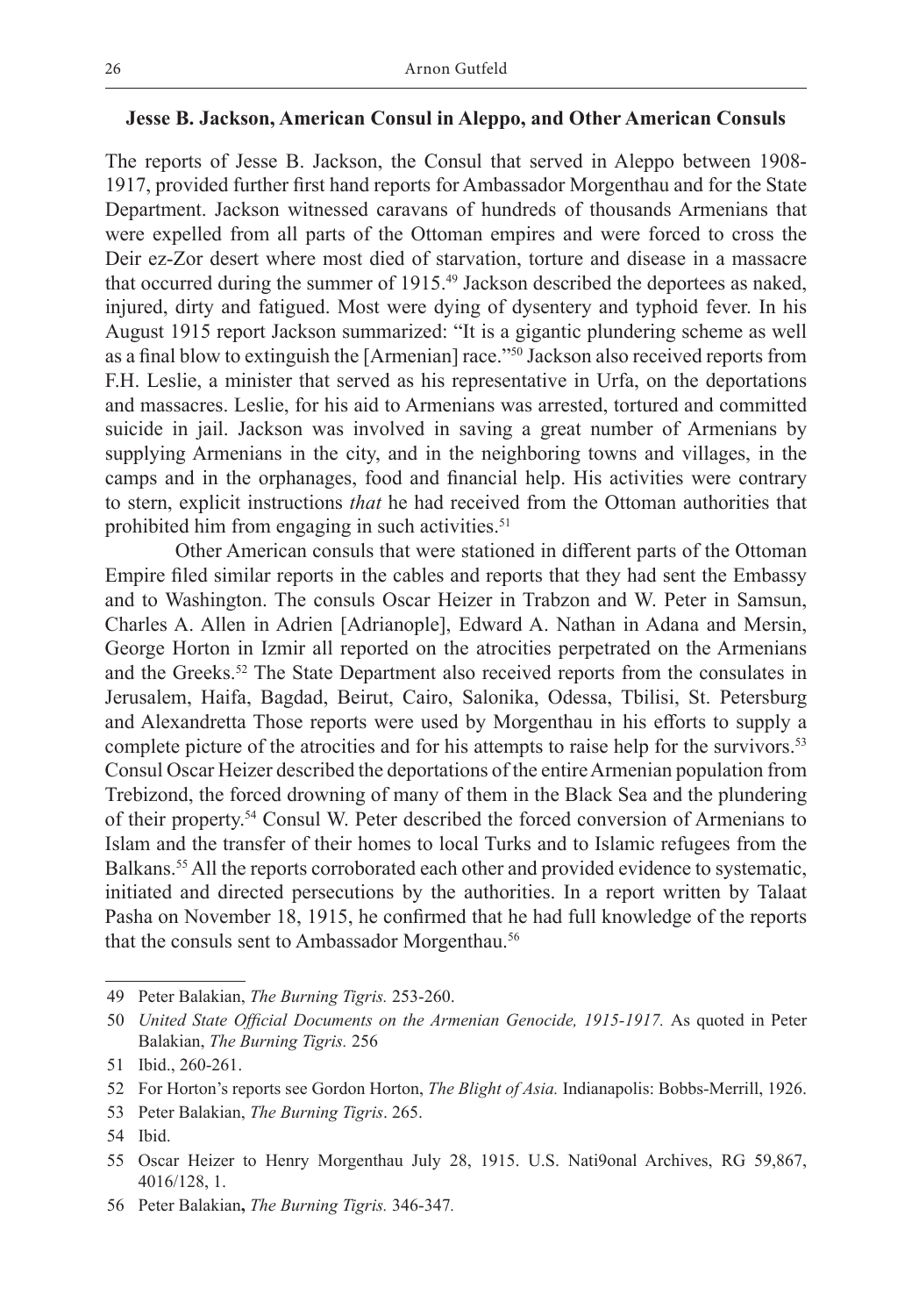#### **American Diplomacy and the International Response**

During and immediately after the end of World War I the horrific crimes perpetrated upon the Armenians that resided in the Ottoman Empire became well known, all over the world, through the extensive coverage in the press internationally. In 1915 alone the *New York Times* published 145 articles that dealt with the massacre of the Armenian people. The conclusions from the reports were unequivocal: the massacres were "planned," "systematic," "organized," "supported and executed by the Ottoman authorities." It was "a project of annihilation and of systematic race murder."57 The sources of most of the reports were missionaries and diplomats, many of them Americans, that were stationed in the Ottoman Empire.58 These reports caused the allies, Russia, France and England to issue a joint statement in London on May 24, 1915, on the subject of the mass murder that warned the Ottoman authorities of the grave consequences of the crimes: "For about a month the Kurd and Turkish populations of Armenia have been massacring Armenians with the connivance and often assistance of Ottoman authorities. Such massacres have taken place from mid-April at Erzurum, Terdjan, Eghine, Bitlis, Moush, Sasoun, Zeytoun, and in all Celicia. The inhabitants of approximately a hundred villages in the vicinity of Van besieged by Kurds. At the same time, the Ottoman government has acted ruthlessly against the defenceless Armenian population of Constantinople. In View of this new crime of Turkey against humanity and civilization, the Allied governments make known publically to the Sublime Porte that they will hold all members of the Turkish government as well as those officials who have participated in these massacres, personally responsible."<sup>59</sup>

This was the first use of the term "crime against humanity" in an official document in an international context.<sup>60</sup> This was also the first time that courts were established to deal not only with "War Crimes" but also with "Crimes against Humanity." This occurred before the Nurnberg Trials that were convened after World War II.<sup>61</sup> The Turkish government, after World War I, in 1919, put on trial a few government officials that belonged to the "Young Turks" and charged them with crimes related to the massacres, plunders and the deportations. Nationalist Turkish scholars criticized these trials as "show trials" or "Kangaroo Courts" designed to placate and appease the victorious allies.<sup>62</sup>

<sup>57</sup> Ibid., xix.

<sup>58</sup> In 1900, for example, there were 300 American missionaries in 162 missions and in 21 centers throughout the Ottoman Empire. In most they ran and activated schools and hospitals. See Merrill Peterson, *Starving Armenia.*19.

<sup>59</sup> Telegram sent from American Embassy, Constantinople to Department of State, Washington, May 29, 1915. "French Foreign Office requests following notice be given Turkish Government. Quote May 24th." [France, Great Britain, Russia Joint Declaration]. United States National Archives, RG 59, 867, 4016/67.

<sup>60</sup> Woodrow Wilson, *Self Determination and the Rights of Small Nations.* Dublin, IR: Candle Press, 1918, 18-19.

<sup>61</sup> Peter Balakian, *The Burning Tigris.* 331-333.

<sup>62</sup> An example to the approach of a Turkish scholar to the Armenian Genocide and to the official Turkish historic narrative on the subject could be found in the book by Dr. Sukru Server Aya, *The Genocide of Truth Continues… But Facts Tell the Real Story.* Istanbul: Der'in yayiniari, 2010.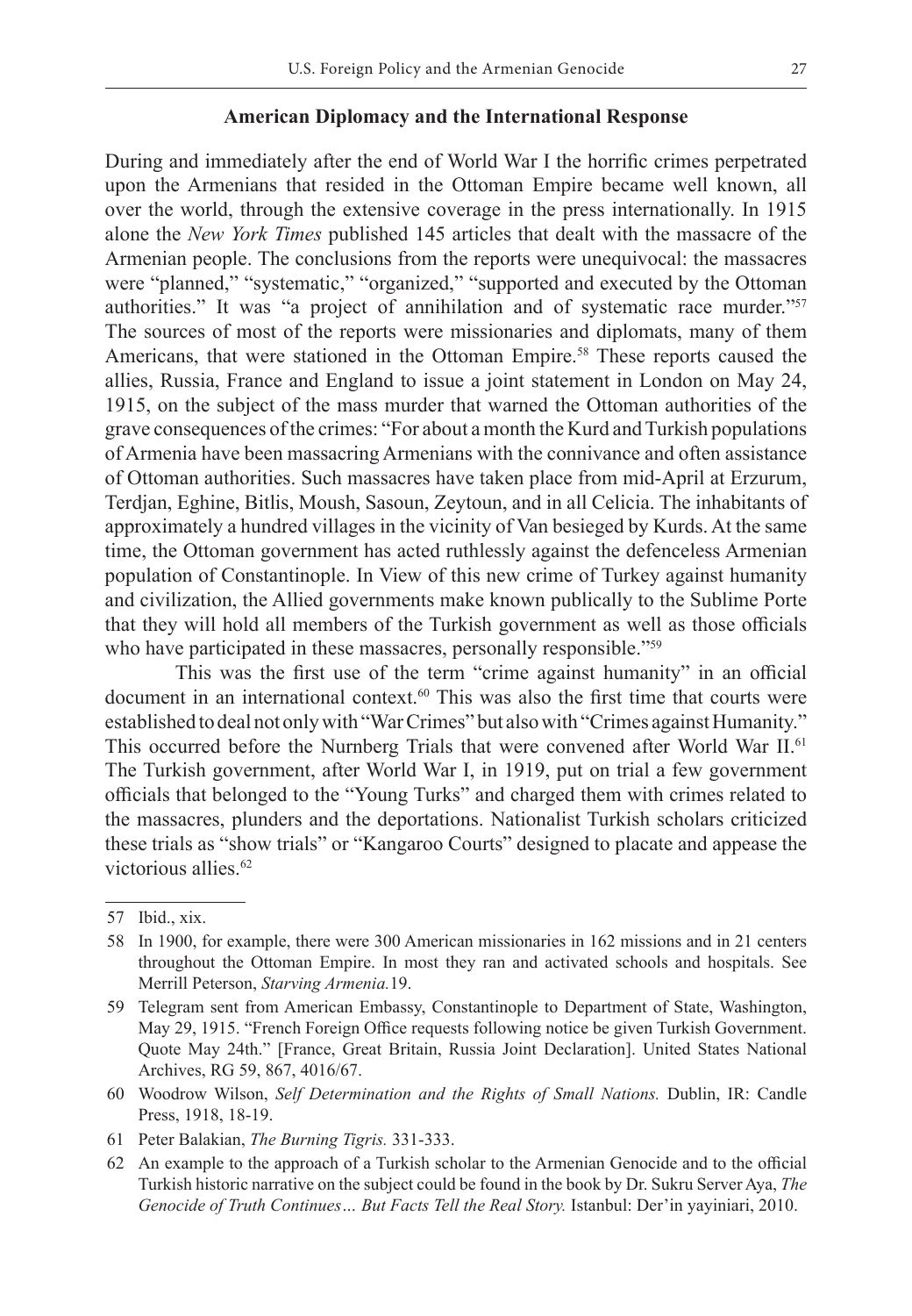In April 1917, the U.S. declared war on Germany and in December on Austro-Hungary but not on Turkey that severed diplomatic relations with the U.S. when the U.S. declared war on Germany. The U.S. assumed a neutral stance *vis-à-vis* Turkey that continued to be a loyal German ally. The numerous American missionaries in the Ottoman Empire staunchly opposed an American declaration of war against Turkey because they feared that would cause their expulsion and thus they would lose the great investment in educational network and in the hospitals and infirmaries they had established throughout the Ottoman Empire during the previous 100 years. The value of the properties owned by the American churches was estimated at \$123,000,000 [1900 value]. The American missionaries were cognizant that if they were expelled there would not remain a single body that could provide humanitarian assistance to the remaining Armenians and that would result in their complete annihilation.<sup>63</sup>

Former President Theodore Roosevelt bitterly attacked this position of the missionaries and the unwillingness of the Wilson administration to declare war on Turkey: "I feel that we are guilty of a peculiarly odious form of hypocrisy when we profess friendship for Armenia and the downtrodden races in Turkey, but don't go to war with Turkey. To allow the Turks to massacre the [Armenians] and then solicit permission to help the survivors, and then to allege the fact that we are helping the survivors as a reason why we should not follow the only policy that will permanently put a stop to such massacres is both foolish and odious[.]"64

It seemed that President Wilson attempted to protect the interests of the American missionaries and at the same time maintain a lever of pressure on the Ottoman authorities in order to assure the continuation of the missionaries' work.65 Wilson also suspected that the allies had plans to annex parts of the Ottoman Empire into their spheres of influence and rule and wished to limit their imperial appetites.<sup>66</sup> Wilson erred in his policy decision. It did not result in any Ottoman change in the genocide policies and also numerous Americans were already among the victims of the Ottoman policy.67 The consequence and significance of Wilson's refusal to declare war on Turkey resulted, after the cease fire, in the U.S. possessing lesser, limited influence during the negotiations with Turkey after the end of the war.<sup>68</sup>

<sup>63</sup> Ibid., 305-307.

<sup>64</sup> Theodore Roosevelt to Cleveland Dodge, May 11, 1918. *Letters of Theodore Roosevelt.* Vol. 8, New York: Cooper Square Press, 1923, 1316-1318.

<sup>65</sup> Suzanne E. Moranian, "A Legacy of Paradox: U.S. Foreign Policy and the Armenian Genocide," in Jay Winter (ed.). *America and the Armenian Genocide of 1915.* Cambridge, UK: Cambridge University Press, 2003, 310-314; Lloyd B. Ambrosius, "Wilsonian Diplomacy and Armenia: The Limits of Power and Ideology," in Jay Winter (ed.). America and the Armenian Genocide of 1915. 116.

<sup>66</sup> John Milton Cooper, "A Friend in Power? Woodrow Wilson and Armenia," in ibid., 105, 110.

<sup>67</sup> Jay Winter, "Introduction: Witness to Genocide." In *America and the Armenian Genocide of `1915*. 3-4.

<sup>68</sup> Peter Balakian, *The Burning Tigris.* 296, 308, 331.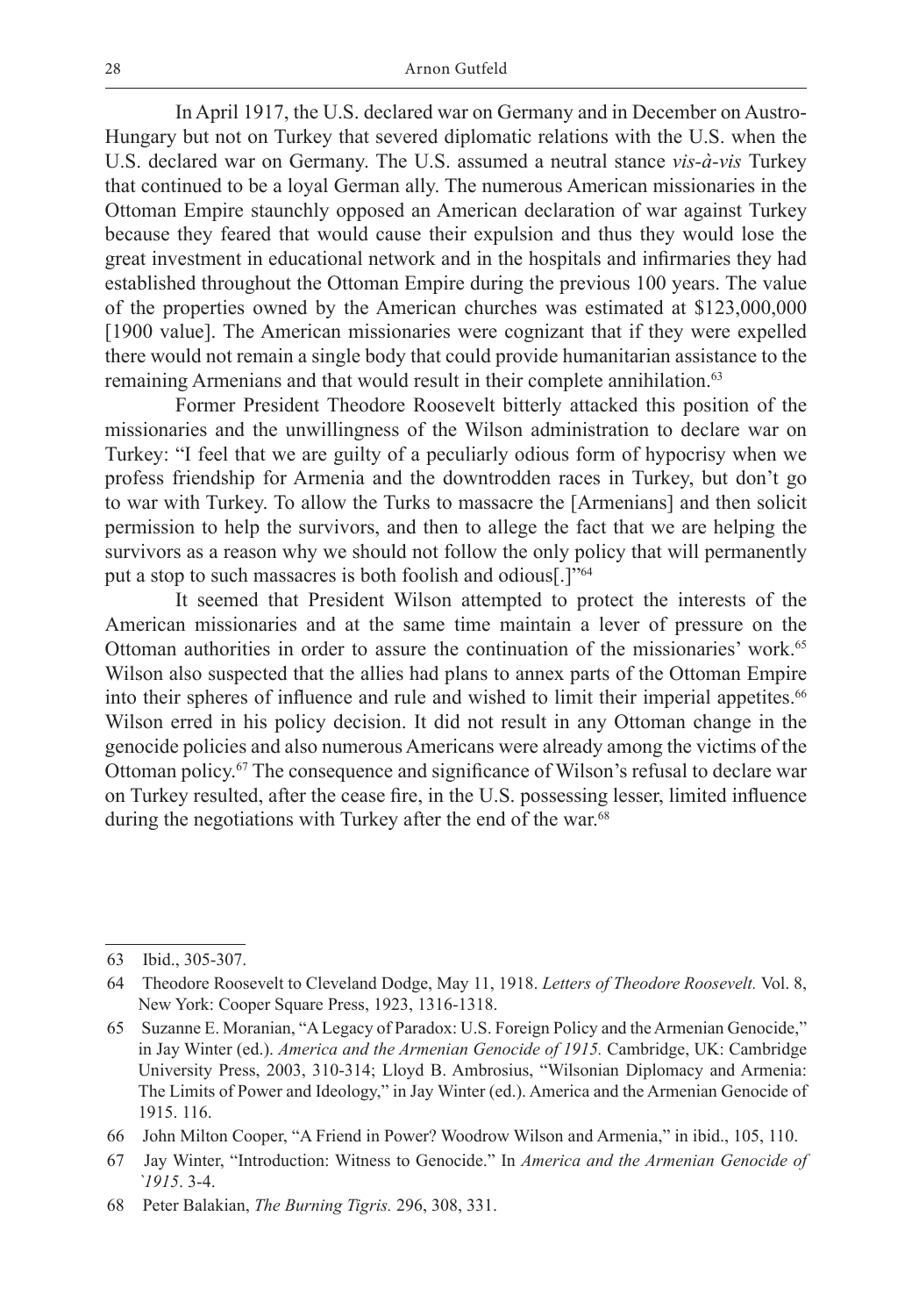# **The Sevres Conferences and the Debates in the American Policy Decisions Network**

During October 1915, President Wilson received information about the massacres of the Armenians in the Ottoman Empire and was under pressure to protest to the Ottoman authorities on the subject.69 After the end of the war Morgenthau continued to lobby on behalf of the Armenians and urged the American Government to send troops to Armenia to defend the young democratic republic that was just established.<sup>70</sup> This did not happen. Despite this, in response to a request by Pope Benedict XV Wilson stated that: "one of my most cherished desires [is] to play any part that I can in securing for that wronged and distressed people the protection of right and the complete deliverance from unjust subjection."71 Support of the Armenians was bi-partisan and was supported by both parties in Congress but the President had to contend with a small number of opponents from his own Democratic Party.72

In January 1919, Vice Admiral Mark Bristol was appointed to the post of American High Commissioner in Turkey. During his service there that lasted to 1927 he represented a different attitude towards the Armenian question and focused on what he called a "wider point of view" whose purpose was to get rid of the Armenian "lemon."73 His prejudice against Armenians and his poisonous hate towards them were evident in the numerous reports that he sent to his superiors in Washington. Bristol opposed any reparation for Armenians, opposed the establishment of an Armenian state and described Armenians as a people that caused problems and strife. In many of his reports he dismissed reports that described massacres of Armenians and defined them as misleading lying propaganda.<sup>74</sup> In addition, he asked the State Department to pressure American newspapers to be less supportive towards the Armenians. Bristol was a senior U.S. Navy officer and had great respect and admiration for the brutal power of the Turks. He placed commercial interests before humanitarian considerations and human lives. He did not possess a modicum of sympathy for the Armenian suffering. He refused to investigate and report on murders and deportations of Armenians that were ordered by Mustafa Kemal's government that occurred in the 1920s. Three American destroyers that docked in Izmir harbor were ordered by the naval high command not to interfere.75 This caused the American missionaries in Turkey to demand Bristol's removal because of his clear preference for the Turks

<sup>69</sup> Colonel House to Wilson, October 1, 1915, In *Wilson Papers.* Vol. XXXV, 3; John Milton Cooper, "A Friend in Power?" 104.

<sup>70</sup> *New York Times.* November 6, 1918.

<sup>71 &</sup>quot;Wilson to Pope Benedict XV, December 24, 1918." In Arthur Link (ed.). *The Papers of Woodrow Wilson.* Princeton: Princeton University Press, 1966, 489.

<sup>72</sup> Lloyd B. Ambrosius, "Wilsonian Diplomacy," 113-114; John Milton Cooper, "A Friend in Power?" 107.

<sup>73</sup> Library of Congress, Division of Manuscript, The Papers of Mark L. Bristol, Box 65, Armenia File, Bristol to American mission, August 21, 1919; Bristol to Harbod, Box 31, August 20, 1919.

<sup>74</sup> Mark L. Bristol Diary in Mark L. Bristol Papers, Library of Congress, June7, July 20, September 7 and November 9, 1919

<sup>75</sup> Marjorie Housepian Dobkin, *Smyrna 1922: The Destruction of a City.* London: Faber and Faber, 1972, chs. XVII-XX.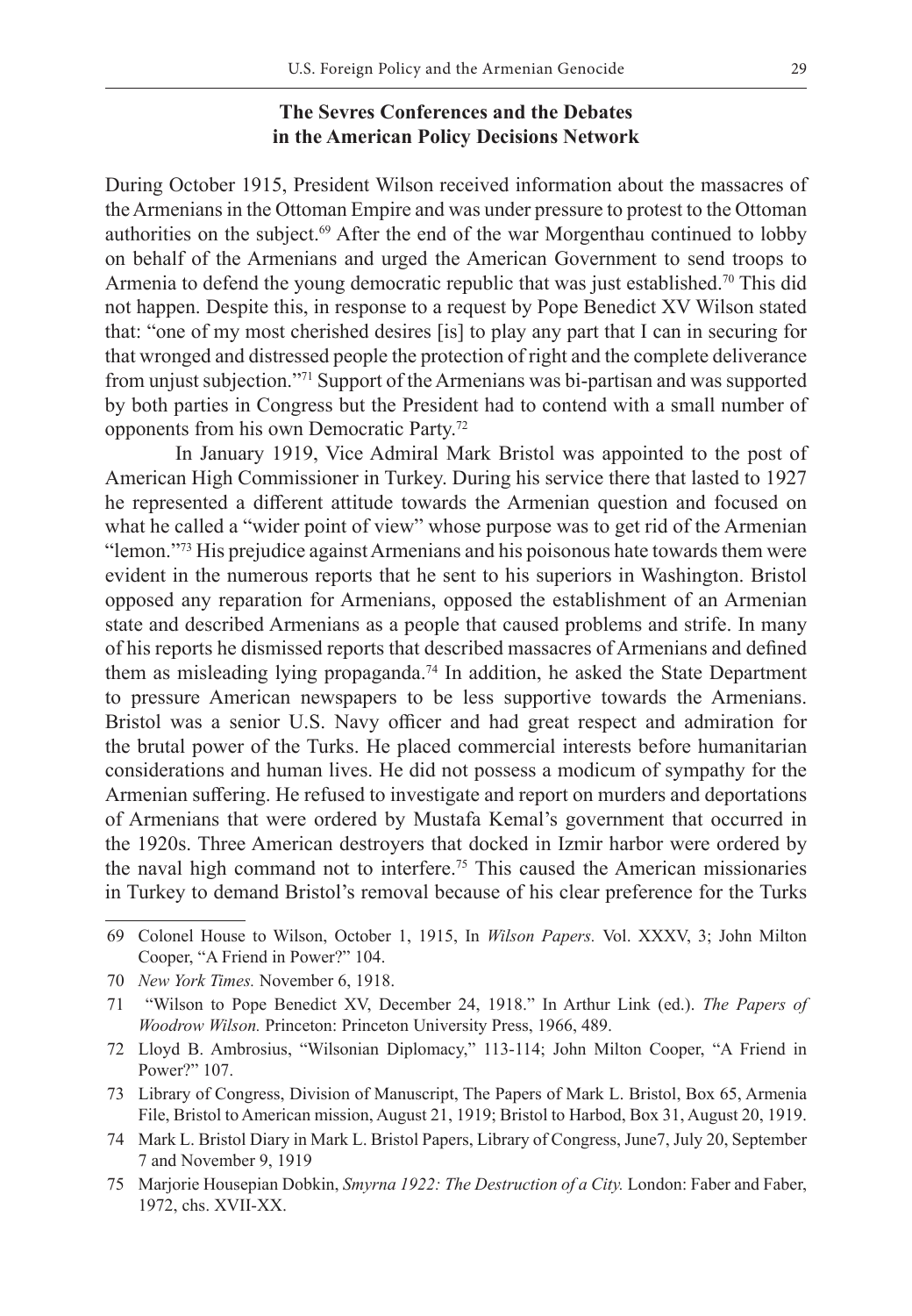they viewed him as unfit for his position.<sup>76</sup> Their protest elicited no response from the American authorities.

# **President Wilson at the Versailles Peace Conference**

Early in 1919, the Versailles Conference convened in Paris. President Wilson presented his vision—the "Fourteen Points," the principles that should be the base and guide the conduct of nations after World War I. Point number Twelve of his plan called for "A New World Order" that would ensure security for the lives and an opportunity for the autonomous development of Greeks, Assyrians, Arabs and Armenians that had lived under Turkish rule.<sup>77</sup> In the Armenian case, Wilson suggested, that Armenia should be placed under the protection of the League of Nations that would recommend and choose a nation that would run Armenian affairs until Armenia would decide to declare its independence.78 Two Armenian delegations were present at the Versailles Conference but both did not receive official recognition. Both delegation hoped and begged for American protection and leadership that would result in the U.S. would be awarded the mandate of Armenia. Most European nations urged the U.S. to agree to accept the Armenian mandate until Armenia would decide to declare independence.<sup>79</sup> President Wilson refused to decide and did not wish to commit himself "until the American people and its representatives in Congress would express their opinion on the subject." Thus Wilson postponed and delayed the signing of the Versailles Treaty, the signing of the Memorandum of Understanding with the Turkish government, and the details of the aid package to Armenia.<sup>80</sup> This was politics of shrieking and avoiding responsibility.<sup>81</sup> In May 1917, Lloyd George, The British Prime Minister, urged President Wilson to send American troops to Turkish Armenia and to Constantinople.<sup>82</sup> Wilson refused because he did not wish to have the U.S. mixed in the "territorial debates of the Old World."83 Thus he highlighted the limits of his powers and of his worldview. In closed meetings Wilson told some of his Democratic Party supporters that he thought it was the duty of the U.S. to agree to accept the Armenia mandate because of the extensive American influence there that stemmed from the large numbers of American missionaries that served there and had a great influence on the educational institutions there. He added that such a step would be purely altruistic and would not result in financial gains. Wilson attempted to pursue a policy that would be balanced between

<sup>76</sup> Merrill D. Peterson, *Starving Armenians.* 125-126*.*

<sup>77</sup> "Address of the President of the United States, delivered at a joint session of the two houses of Congress, January 8, 1918." Hose Doc. 765, 65th Cong. 2d Sess. 1918.

<sup>78</sup> Richard G. Hovanissian, "The Armenian Genocide," 259; Lloyd B. Ambrossius, "Wilsonian Diplomacy," 126.

<sup>79</sup> Peter Balakian, *The Burning Tigris.* 300.

<sup>80</sup> Robert Underwood Johnson, *Remembered Yesterday.* Boston: Little Brown and Company, 1923, 528-530.

<sup>81</sup> Davis to Wilson, January 15 and January 21, 1920, *Papers of Woodrow Wilson.* Vol. LXVII, Princeton: Princeton University Press, 1992, 63-67, 79.

<sup>82</sup> "Meeting of the Council of Four," May 5, 1919, *Papers of Woodrow Wilson.* Vol. LVIII, Princeton, NJ: Princeton University Press, 1987, 436-438.

<sup>83</sup> Memorandum, *Papers of Woodrow Wilson.* December 30, 1918, Vol. LIII, 561-562.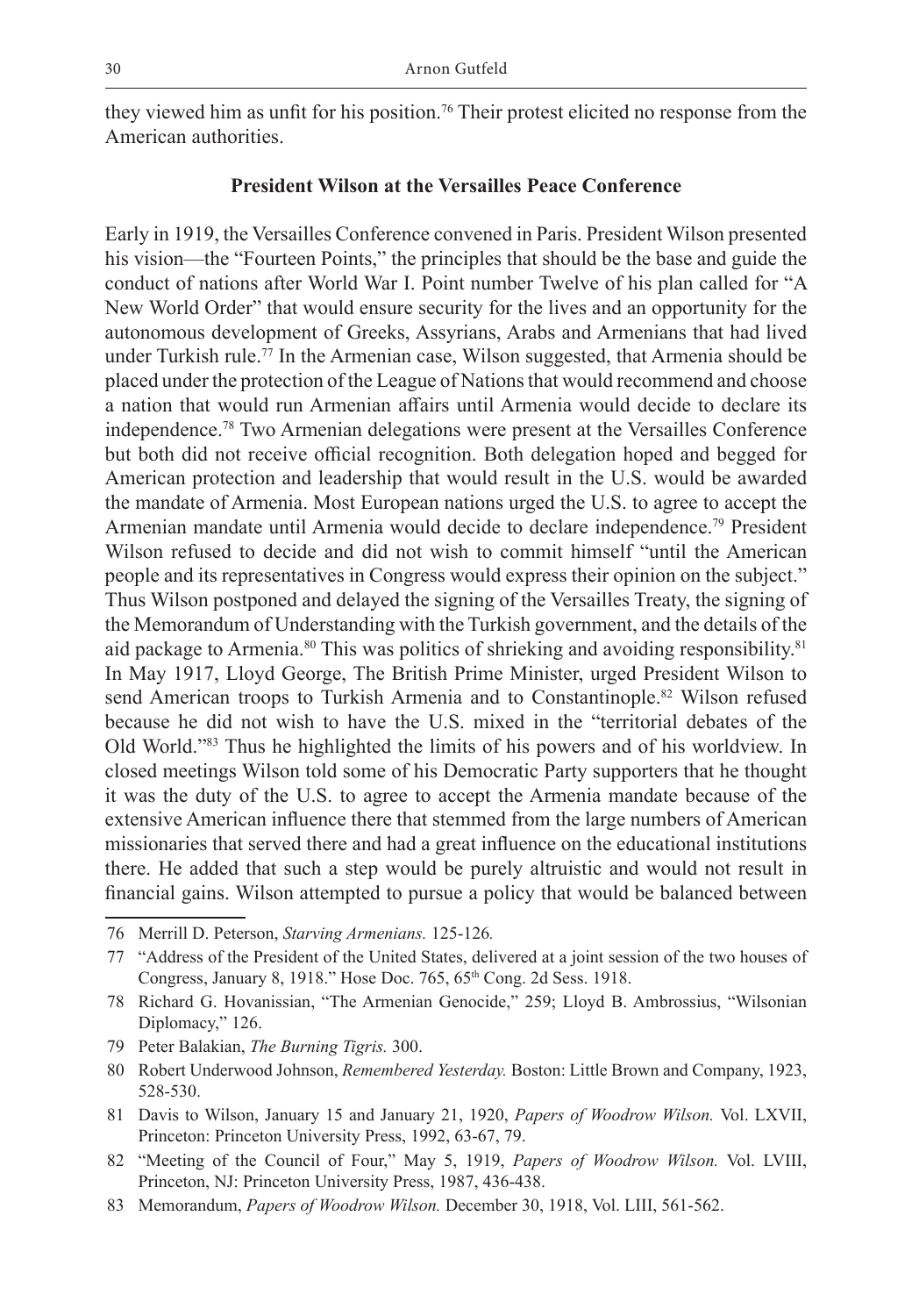American public opinion, national interest and moral duty.<sup>84</sup> This was not a simple task in the post-World War I American environment. Americans were deeply disappointed with the results of the World War. Wilson decided to send Henry Churchill King, the President of Oberlin University in Ohio and Charles Crane, a prominent Chicago businessman on a fact finding mission to the Middle East to ascertain the wishes of the people of Syria and Palestine as to the future of the territories that they lived in. Most Arabs wanted an independent Syria and not a French mandate and seventy-two percent opposed the Zionist plans to settle Palestine.85 The King-Crane Commission also investigated the conditions under which the residents of the area would support mandates.<sup>86</sup> The future of Armenia was also discussed in their report that was supportive and sympathetic to the Armenians. It described the crimes inflicted on the Armenians "as black as anything in human history" and demanded that the wrongs inflicted on them be rectified. Their report stressed that in any political solution in the region had to take the Armenian interest into account. Because of the great decline in the Armenian population that was caused by the massacres and deportations, the Commission recommended that the Russian Erivan region and the Ottoman provinces of Trabzon, Erzurum and Bitlis along with an outlet to the Black Sea would be included in the new independent Armenia when it would be established. This was intended to assure that within five years the Armenians would constitute a demographic majority in Armenia.87 The establishment of an independent Armenia was, according to the report, essential because: "the demonstrated unfitness of the Turks to rule over others, or even themselves; because of the adoption of repeated massacres as a deliberate policy of state; because of an almost complete lack of penitence for massacres, or repudiation of the crime—they rather seek… to excuse them… because the most elementary justice suggests there must be at least some region in Turkey where Armenians can go and not have to live under Turkish rule; because nothing less than that could give the Armenians any adequate guarantee of safety; because consequently, nothing less will satisfy the conscience of the world… the Armenians have surely earned the right, by their sufferings, their endurance, their loyalty to principles, their unbroken spirit and ambition, and the demonstrated industry, ability and self-reliance to look forward to a national life of their own; because such a separate state would probably make more certain decent treatment of Armenians in other parts of Turkey; and because there is no adequate substitute for such a state. In the interests of the Armenians, of the Turks, and of peace of the world alike, the formation of a separate Armenian state is to be urged."88

The report emphasized neither the Turkish authorities nor the Turkish people recognized their responsibility for the Armenian massacres.<sup>89</sup> The authors of the Report

<sup>84</sup> Merrill D. Peterson, *Starving Armenians.* 72.

<sup>85</sup> Andrew Patrick, *America's Forgotten Middle East Initiative.* London: I.B. Tauris, 2015, 160- 161.

<sup>86</sup> Richard G. Hovannissian, "The Armenian Genocide," 261.

<sup>87</sup> Peter Balakian, *The Burning Tigris.* 351; Merrill D. Peterson, Starving Armenians. 83.

<sup>88</sup> *Papers Relating to the Foreign Relations of the United States: The Paris Peace Conference, 1919.* vol. 12 (Washington, DC: United States Government Printing Office, 1947, 814.

<sup>89</sup> Ibid., 810-813.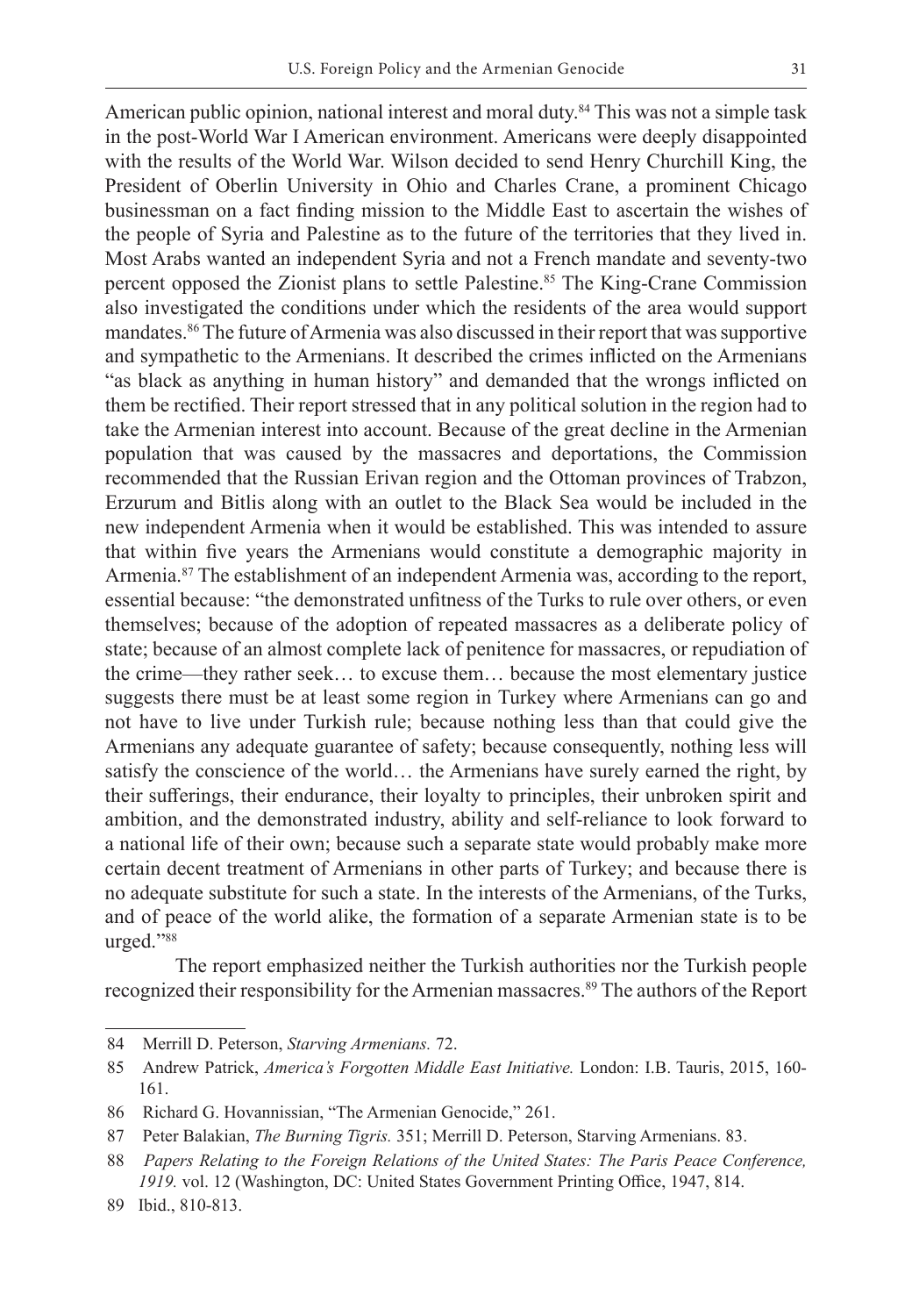recommended that the Turks express their remorse for their crimes by transferring territories to Armenia and agree to "just repatriation" that would help the victim to rebuild the regions that the Turks destroyed.<sup>90</sup> The authors of the Report added: "It was better to spend millions to preserve the peace than billions to wage another war."<sup>91</sup> On August 28, 1919, The Report was presented to the Paris Peace Conference but it was not published or circulated until 1922.

Robert Lansing, Wilson's Secretary of State, was an extreme opponent of Wilson's policy on Armenia. Lansing, a radical nationalist, entire worldview was based on economic and military considerations only and mostly on what would the U.S. profit from its policies. He opposed the sovereignty of small, weak nations and held international justice codes in contempt. He declared "that almost any form of atrocity is permissible provided a nation's safety is involved."92 Lansing had no desire or need to investigate "crimes against humanity" and succeeded in removing those words from the final draft of the Paris Peace Treaty. He believed, supported and gave priority to international trade, commerce and economic ties that would ensure that the U.S. would be the leading and most important leader of the capitalist world.<sup>93</sup> Many believed that both Lansing and Wilson preferred to place the responsibility for the future of Armenia on America's allies and blame the U.S. Congress in America's inaction on Armenia's behalf. The President used the wide support the Armenian cause had in the U.S. to promote his political agenda. Humanitarian considerations, on this matter, were not really important to the American political leadership.<sup>94</sup>

## **The Armenia Mandate**

In July 1919, after returning to the U.S. from the Paris Peace Conference, Wilson embarked on a journey across the U.S. in an attempt to convince Americans to approve the Versailles Agreements and to join the League of Nations. Later that month the American envoy to the New Armenian republic called on the Allies that met in Paris to provide military protection to Armenia against the Turkish attempt to annex Armenian territories. He said that this had to be done in order to prevent "a disaster… more terrible than the massacre of 1915."95 Wilson wrote that he directed the State Department to support an initiative in Congress that would authorize him to send a military mission to Armenia. In September 1919, a military mission headed by General James Harbod left for Armenia. Its mission was to ascertain the interests and the constraints on American involvement necessary to protect American interests in Armenia.96 The Mission's report confirmed that the massacres and deportations of 1915 were planned and executed by the Turkish authorities and added that Turkey must

<sup>90</sup> Ibid., 814.

<sup>91</sup> Ibid., 819-828, 841-847.

<sup>92</sup> Christopher Simpson, *The Splendid Blonde Beast.* New York: Grove Press, 1993, 23-34.

<sup>93</sup> Ibid.

<sup>94</sup> Desk Diary of Robert Lansing, August 21, 1919. *Papers of Woodrow Wilson.* Vol. LXII, 453- 454.

<sup>95</sup> James Gidney, *A Mandate for Armenia.* Kent, OH: Kent State University Press, 1967, 170.

<sup>96</sup> United States National Archives. RG 1256, 184.21/142 and RG 256184.021/106/113;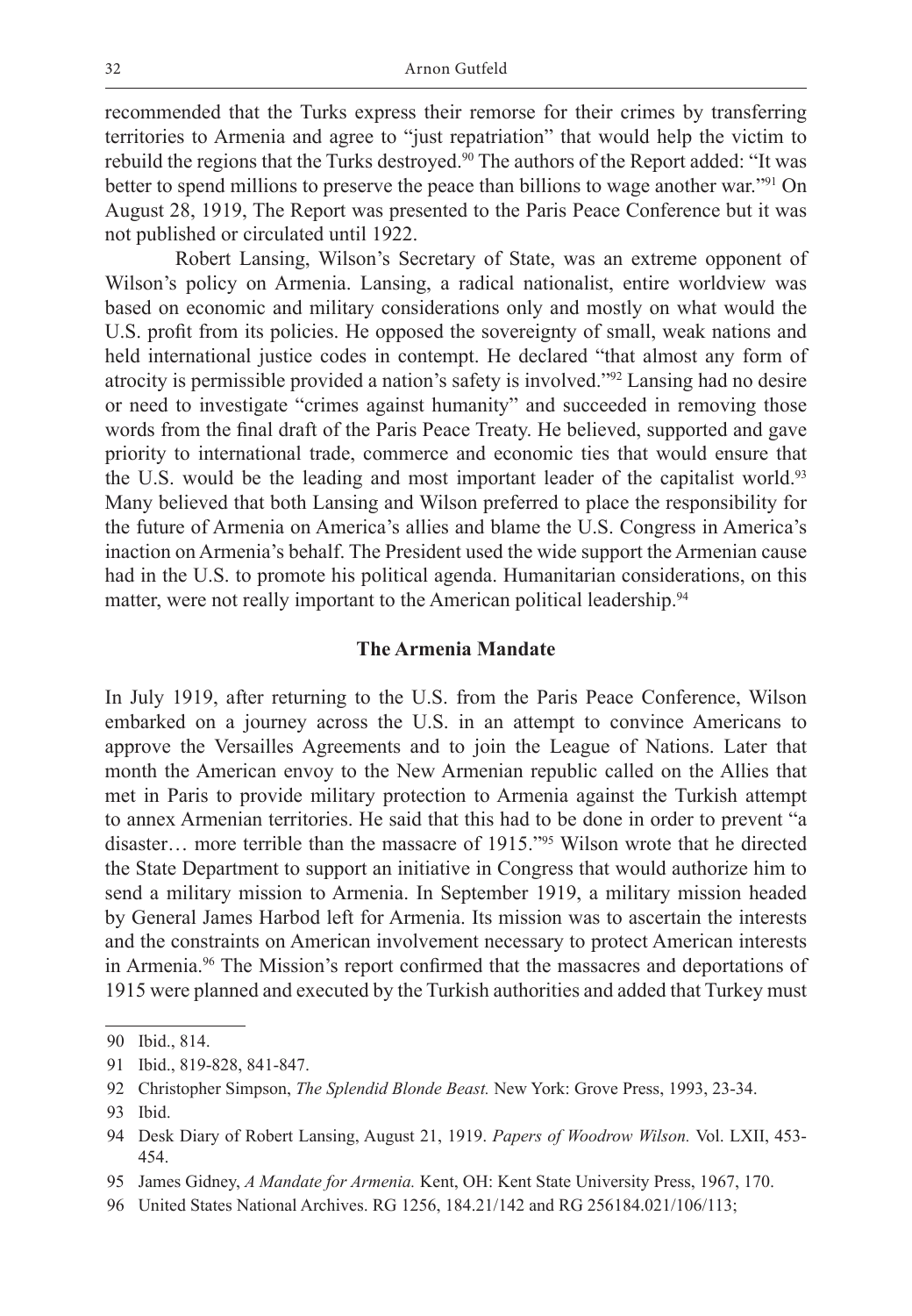never, in the future, rule any part of Armenia. The Mission concluded that the Turks would never cease to try to annihilate the Armenians. Only if a third powerful entity would intervene on behalf of the Armenians could they be saved. In its final report that was presented on October 23, 1919, it was stated that if the U.S. would not assume responsibility over the Armenian territory all assistance efforts to save the Armenian would be like "pouring water through a strainer." 97 The Mission's Report stated that it felt that the U.S. had a "moral duty" to assume the "burdens and the responsibilities" of the mandate of Armenia. The Mission's Report summarized the occurrences and the impact of the Armenian Genocide: "Mutilation, violations, torture, and death have left their haunting memories in hundred beautiful Armenian valleys and traveler in that region is seldom free from the evidence of this most colossal crime of all ages…. Conditions shriek of misery, ruin, starvation, and all the melancholy aftermath, not only of honorable warfare, but of bestial brutality unrestrained by God or man."98 The American authorities never related to the King–Crane Commission or to the Harbod Reports.99

During this time period, President Wilson suffered near fatal, severe strokes that caused brain damage that hindered his ability to function.100 For a month a Senate sub-committee deliberated Wilson's proposal and conducted hearings on the question whether to station American army and naval personnel in Armenia in order to ensure the very existence of the Armenian state. Finally, the subcommittee report was defined as "wholly advisory." It was drafted by Wilson's Republican adversary, future President Warren G. Harding. It did not reach consideration on the Senate floor until May 1920.<sup>101</sup> When it reached the Senate floor the proposal did not include the sending of American military personnel to Armenia. It empowered the President to dispatch a naval destroyer and a unit of U.S. Marines to protect the lives and property of American citizens that resided in the port city of Batumi.102 The President countered by requesting the Senate to grant him the authority to assume the mandate over Armenia. On June 1, 1920, this request was denied by the Senate.103 Moreover, the U.S. did not grant diplomatic recognition to the Armenian Republic, this contrary to its European allies. This despite the efforts of the pro-Armenian Lobby in the U.S. Because of America's refusal to undertake the Armenian mandate and because of the fact that the U.S. did not sever diplomatic relations with the Ottoman Empire, the U.S. was not invited to be an official participant in the 1920 San Remo Conference and therefore was not permitted to participate in the deliberations concerning the future of Armenia. Armenia, during that time, was threatened by Turkey's Mustafa Kemal and

<sup>97</sup> United States National Archives. RG 256, 1284.021/329 enclosures; RG 59, 860J.02/25; RG 256,867B.00/296.

<sup>98</sup> nited States National Archives, RG 256,184.02105/5.

<sup>99</sup> Richard B. Hovanissian, "The Armenian Genocide." 257.

<sup>100</sup> Merrill D. Peterson, "Starving Armenians." 85.

<sup>101</sup> John Milton Cooper Jr. "A Friend in Power?" 109.

<sup>102</sup> U.S. Senate, Subcommittee on Foreign Relations, Hearings: *Maintenance of Peace in Armenia.*  Congressional Record, 66<sup>th</sup> Congress, 1<sup>st</sup> sess. Washington, DC: 1919.

<sup>103</sup> Wilson message to Congress, May 24, 1920 in *Wilson Papers*, vol. LXV, 320-323; *Congressional Record.* 2nd Sess., 8073 June 1, 1920.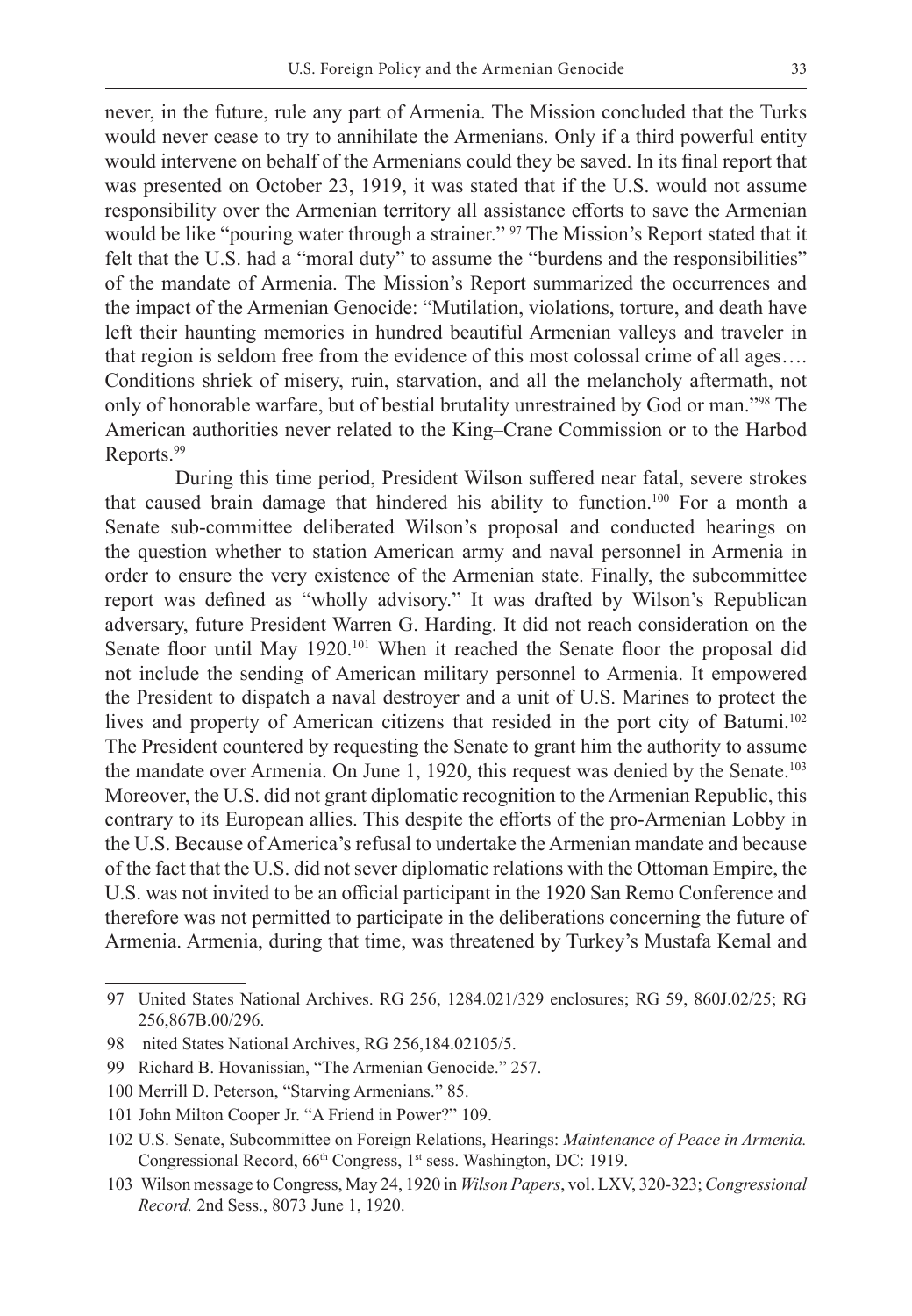by the Russian Bolshevik regime. In the San Remo Conference, the Allies presented the U.S. an official request to assume the mandate over Armenia. The U.S. refused this request when it realized that the Allies divided the oil fields in the Ottoman Empire amongst themselves leaving the U.S. out of the of the act. 104

## **"The Great Betrayal"**

The American public, meanwhile, lost interest in the Armenian topic because of the deep disappointment from the outcome of the World War that resulted in the rejection of Wilson's idealism and the unwillingness to assume the costly burdens of international commitments. 105 The State Department, headed by Bainbridge Colby, the new Secretary of State, assumed a much more favorable stance on the Armenian question. and on April 23, 1920, accorded de-facto recognition to the Armenian Republic.<sup>106</sup>

A month later, Wilson's request to accept the mandate over Armenia was deliberated in both houses of Congress and was rejected. Numerous Congressmen wondered why the American people must finance the defense and the rebuilding of a poor devastated nation, especially since there did not exist the slightest chance for any material profit from assuming the mandate. Most members of Congress had an the image of Armenia as a poorhouse populated by wretched beings that could not deliver any meaningful economic or strategic contribution to the U.S.107 At that time the American business community rapidly took advantage of attractive economic opportunities in the Middle East, especially in the oil business. Those opportunities did not exist in Armenia. The attempts of President Wilson to include a statement supporting an independent Armenia that focused on Christian and humanitarian values and duties into the Democratic Party's National Platform failed.108 Instead, the following paragraph appeared in the Party Platform: "We express our deep and earnest sympathy for the unfortunate people of Armenia, and we believe that our government, consistent with Constitution and our principles, should render every possible and proper aid to them in their efforts to establish and maintain a government of their own."<sup>109</sup>

When it signed the Treaty of Sevres on August 10, 1920, the Turkish government undertook to arrest and try those who were responsible for the massacres. The international community had no doubt about the veracity of the reports of the massacres. The Treaty also recognized and supported Armenian independence and called upon the President of the United States to determine Armenia's borders and

<sup>104</sup> Peter Balakian, *The Burning Tigris.* 366*.*

<sup>105</sup> Mark Malakasian, "The Disintegration of the Armenian Cause in the United States, 1918- 1927," *International Journal of Middle Eastern Studies. Vol. 16, No. 3, August 1984, 349-365;* Walter LaFeber, *The American Age: U.S. foreign Policy at Home and Abroad.* vol. II, New York*:*  Norton, 1994,328-330; Thomas J. Knock, *To End All Wars: Woodrow Wilson and the Quest for a New World Order.* New York: Oxford University Press, 1992, 227-270.

<sup>106</sup> Merrill D. Peterson, *Starving Armenians.* 98.

<sup>107</sup> Richard Hovanissian, *Between Crescent and Sickle, Partition and Sovietization.* Vol 4, Berkeley: University of California Press, 1996, 15-24*;* James B. Gidney, *A Mandate for Armenia.* ch. 10.

<sup>108</sup> Peter Balakian, *The Burning Tigris.* 362.

<sup>109 &</sup>quot;1920 Democratic Party Platform." https://www.presidency.ucsb.edu/documents/1920 democratic-party-platform.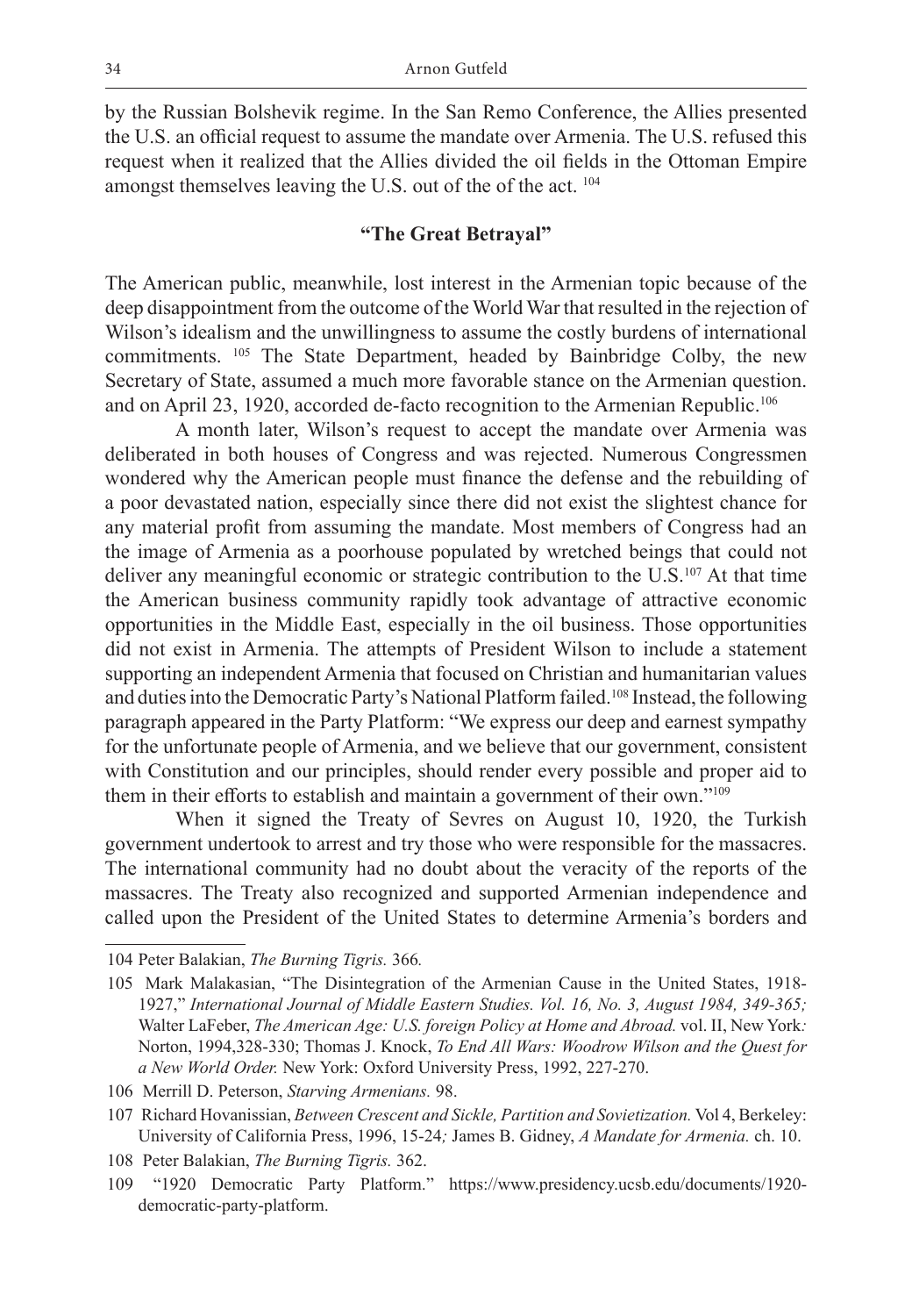ensure that Armenia would have a Black Sea outlet. The treaty also demanded from Turkey to relinquish all claims on Armenian territories.<sup>110</sup> The delay by President Wilson to determine Armenia's borders hindered the process.<sup>111</sup> In December 1920, Armenia became part of the Soviet Union after it was forced to relinquish territories in its western regions to Turkey. It was ironic, since President Wilson had the authority to send American forces to Armenia without the need to wait for Congressional approval on the mandate issue but he chose not to act.<sup>112</sup>

# **The Change in America's Policy on Armenia and Its Complicity in the Denial of the Armenian Genocide**

In contrast to Wilson's and the Democratic Party's professed idealism, President Warren G. Harding and his Republican Party promoted American policies of isolation and the limitation of American involvement overseas. The Republican Party that opposed Wilson's "irresponsible" attempt to receive the mandate over Armenia did not change its position on the issue. During the Harding Administration public opinion was divided between calls for aid and justice for Armenia and the limits sets by the Republican Administration on this issue. Instead of emphasis on the past, the injustice and the massacres the Harding Administration preferred to focus on the present and future and face the new emerging realities.<sup>113</sup> This was manifested when Secretary of State Charles Evans Hughes refused to act in behalf the Armenians and Greeks in the 1922 Izmir calamitous riots.<sup>114</sup> Hughes declare that the time had come for the U.S. to alter its policy towards Turkey because of the changes in the political climate.115 Europe that just began to distant itself from the horrors of World War I and in the U.S. "Splendid isolation" foreign policy and a desire "to return to normalcy" reigned. It found expression in unwillingness to be involved in European affairs in particular and world affairs in general. A great, unreasonable fear of Bolshevik revolutionary designs gripped the nation after end of the War in the period that became known as the "Res Scare" and was characterized by mass hysteria and persecution of alleged Communists and traitors and total disregard of basic Constitutional rights.116 One of the

- 114 Allen Dulles to Mark Bristol April 21m, 1922, U.S. National Archives. RG 45, Washington, DC. In Christopher Simpson, *The Blond Beast.* 34.
- 115 *The Treaty with Turkey: Statements Resolutions and Reports in Favor of Ratification of the Treaty of Lausanne.* New York: General Committee in Favor of Ratification of the Treaty with Turkey. 1926, 11-17.
- 116 Geoffrey R. Stone, *Perilous Times: Free Speech in Wartime.* New York: Norton, 2004, 135- 233; Robert J. Goldstein, *Political Repression in Modern America from 1870 to 1976*. Urbana:

<sup>110</sup> Fred Israel (ed.). *Major Peace Treaties of Modern History, 1648-1967.* New York: McGraw Hill, 1967, 2048-2088.

<sup>111</sup> Peter Balakian, *The Burning Tigris*. 359-360.

<sup>112</sup> James W. Gerard to Wilson, May 24, and May 18, 1920. *Papers of Woodrow Wilson.* vol. LXV, 287-288.

<sup>113</sup> William W. Peet to James L. Barton, memorandum, 1923, in American Board of Commissioners for Foreign Missions, Western Turkey Mission sup. 1920-1924, vol. 1. Documents. No. 37 Houghton Library, Harvard University; James L. Barton, "Report on the Lausanne Conference" in ibid., No. 328.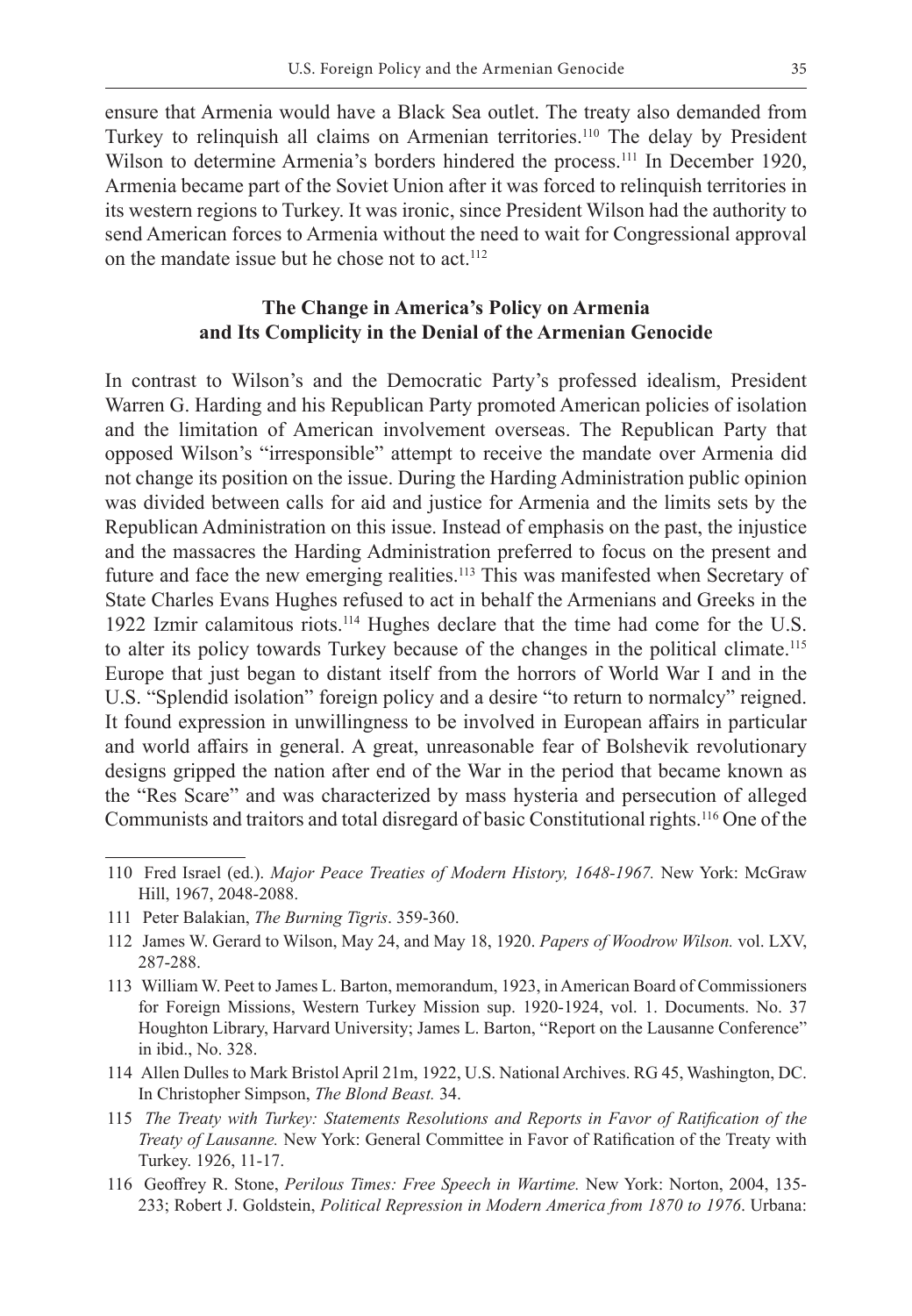results of these currents was the tragic reality that the surviving Armenians witnessed that American and European policy makers preferred to overlook and disregard their predicaments and chose to forget their past and their suffering. At the same time, the rapid winning rise of Kemalism occurred in Turkey and the Sevres Treaty was ignored since Mustafa Kemal succeeded to pressure the European allies to agree to a new and much more lenient and comfortable treaty—the Lausanne Treaty of July 24, 1923. The U.S., again, was just an observer. The American position was that the rights of minorities had to be protected and also called for the establishment of a homeland for the Armenians. This point caused vigorous protests from the Turkish Delegation that clarified, before the convening of the Lausanne Conference that raising the Armenian question would result in the cessation of the deliberations.117 Later, the Turks promised to return oil fields, railway building rights and other resources in Turkey's eastern provinces that had been cancelled, to American corporations.<sup>118</sup> The Turks used this economic bait and the U.S., that at the time, was concerned about its low oil reserves enthusiastically swallowed the bait.119 In the Lausanne Treaty, Turkey was cleared from all responsibility for the policies and deeds of the Ottoman Empire. It was the economic and commercial preferences and interests of the Allied Powers that were the reasons for the betrayal, the denial and the abandonment of the Armenians. The word "Armenia" did not appear in the final draft of the Lausanne Treaty.<sup>120</sup> The U.S. Senate, in 1927, did not confirm the Lausanne Treaty and the Treaty was denounced by the Democratic Party in its 1924 Presidential Elections Platform. In 1927, the U.S. renewed diplomatic relations with Turkey and both nations opened embassies. In the respective capitals.121 Immediately after the Lausanne Conference the Turkish and American delegations met to formulate a Friendship and Commerce Treaty. This treaty was planned by the State Department and received its approval. The main points if this treaty were: Free passage to American ships in the Dardanelles, an "Open Door" policy towards American business concerns and protection of the Christians living in Turkey.122 This treaty was described by Oscar Straus, a former U.S. Ambassador to Turkey, as "diabolically one-sided" but it was, in 1929, approved by the Senate.123 This treaty in addition to the American economic rivalry with the European nations, especially in the oil fields concessions, resulted in the abandonment of the Armenian

- 119 Peter Balakian, *The Burning Tigris.* 365-366.
- 120 Treaty of Lausanne, July 24, 1923. https://www.lib.byu.edu/index.php/Treaty\_of\_ Lausanne; *New York Times,* Editorial, July 24, 1923.
- 121 Peter Balakian, *The Burning Tigris.* 372*.*
- 122 Gregory Aftaldinian, *Armenia, Visions of a Republic: The Independence Lobby in America.*  Boston: Charles River Books, 1981, 58.
- 123 Ibid.

University of Illinois Press, 2001; Robert K. Murray, *Red Scare: A Study of National Hysteria.*  Minneapolis: University of Minnesota Press, 1955; Arnon Gutfeld*, Montana's Agony: Years of War and Hysteria 1917-1921.*Gainesville: University Presses of Florida, 1979.

<sup>117</sup> Peter Balakian, *The Burning Tigris.* 369-370.

<sup>118</sup> Luther L. Fowler to Ernest W. Riggs, June 10, 1923. *ABC Papers.* [Supra Note 116] Central Turkey Mission 1920-1924, Documents, vol. 1, No. 46; George Sweet Gibbs and Evelyn H. Knowlton, *History of the Standard Oil Company: The4c Resurgent Years 1911-1927.* New York: Harper & Bros. 1956, ch.11.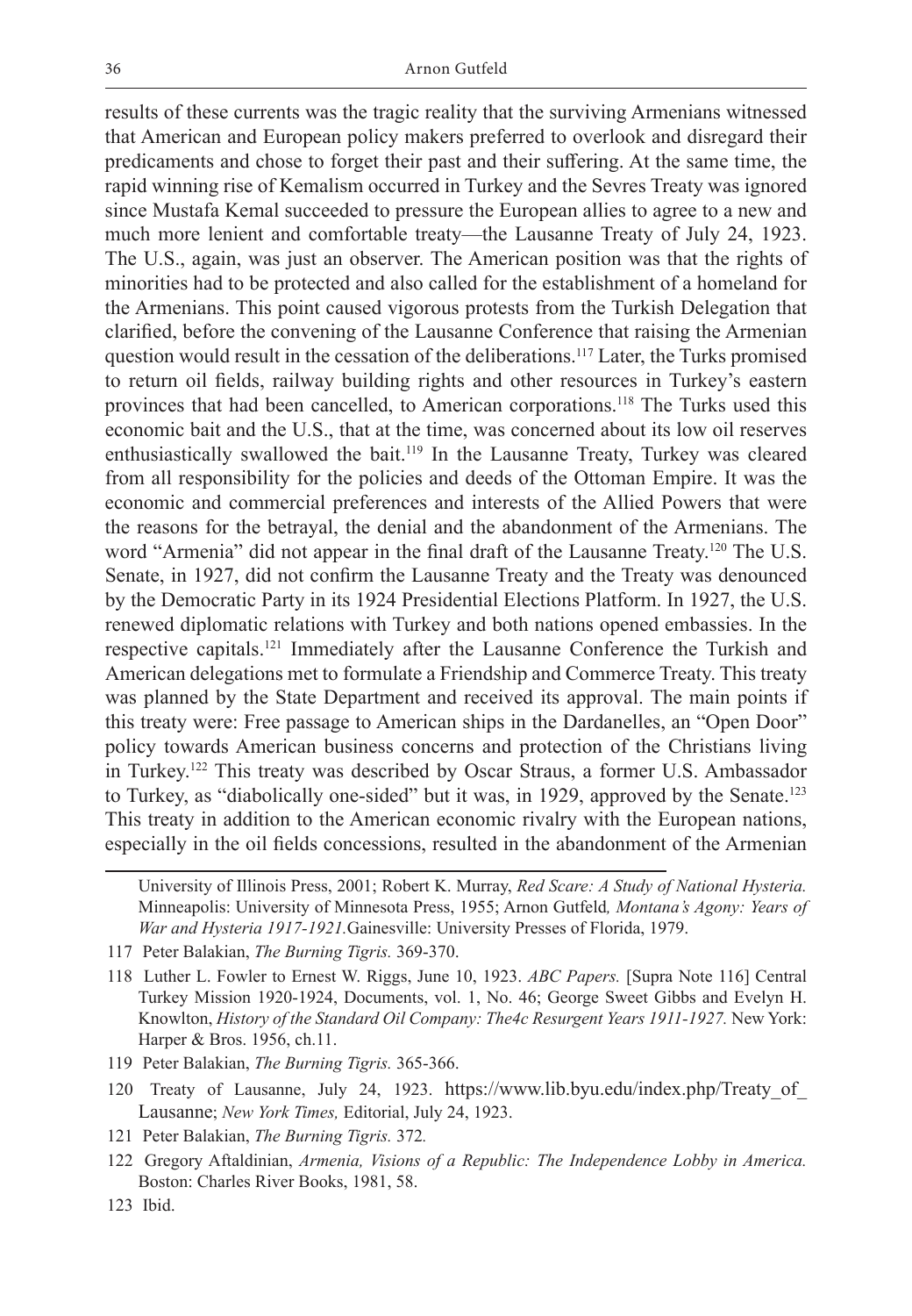cause: "The Department of State became a concession hunting agency for the Standard Oil Company."124 As a result, Turkey took advantage of the opportunity and adopted a policy of denial and oppression of any public debate or official mention of the horrible treatment of the Armenians in the West. This policy reached the Hollywood film industry: in 1935, when Metro-Goldwyn-Meyer acquired the right to produce a film based on Franz Werfel's novel *The Forty Days of Moussa Dag,* the story based on the Armenian genocide in order to produce an important blockbuster film. The State Department intervened in order to cancel the production of the film by MGM because of threats and protests by the Turkish government.<sup>125</sup> The economic and commercial interests of the American business community had much greater importance than Turkey's treatment of minorities or the right to free expression.<sup>126</sup>

# **The American Refusal to Recognize Turkey's Responsibility for the Armenian Genocide**

During the deliberations in the United Nations in 1948 on the U.N. Convention on Genocide, The Armenians realized that they had been victims of a crime that till than had no name or definition. In order to honor the memory of the victims, Armenians in all the nations of their diaspora began efforts to receive national and international recognition of their debacle through adoption of decisions that recognize the historical veracity of their holocaust. On the fiftieth anniversary of the Armenian Genocide the governors of Massachusetts and Maine delivered speeches and published memorials about the genocide. Commemorative speeches were also delivered in the U.S. Senate. Future President Gerald Ford, then a Republican member of the House of Representatives from Michigan, declared in Congress that he recognized the "Turkish Genocide of the Armenian people." In 1975, both houses of Congress attempted to adopt a resolution that called for a "National Day of Remembrance of Man's Inhumanity to Man" on April 24. Because of State Department's demands and pressure every mention of Turkey was removed from the Declaration. The resolution read: "The President of the United States is Authorized and requested to issue a proclamation calling upon the people of the United States to observe such day as a day of remembrance for all the victims of genocide, especially those of Armenian ancestry who succumbed to the genocide perpetrated in 1915, and in whose memory this date is commemorated by all Armenians and their friends throughout the world."127 This resolution did not pass in the Judiciary Committee of the Senate because of the opposition of the State Department that feared that adoption of this resolution would insult Turkey, an American ally in NATO that her friendship was very important to the national security of the U.S. and to

<sup>124</sup> Peter Balakian, *The Burning Tigris.* 366-370.

<sup>125</sup> Merrill D. Peterson, *Starving Armenians.* 156-158.

<sup>126</sup> George A. Plimpton, "The New Turkey," in *The Treaty with Turkey: Statements, Resolutions and Reports in Favor of Ratification of the Treaty of Lausanne.* New York: General Committee in Favor of Ratification of the Treaty with Turkey, 1926, 10.

<sup>127</sup> U.S. Congress, House, "National Day of Remembrance of Man's Inhumanity to Man," H.J. Res. 148, 94th Congress, 1st Session, *Congressional Record.* April 8, 1975, vol. 121, pt. 8, 9244.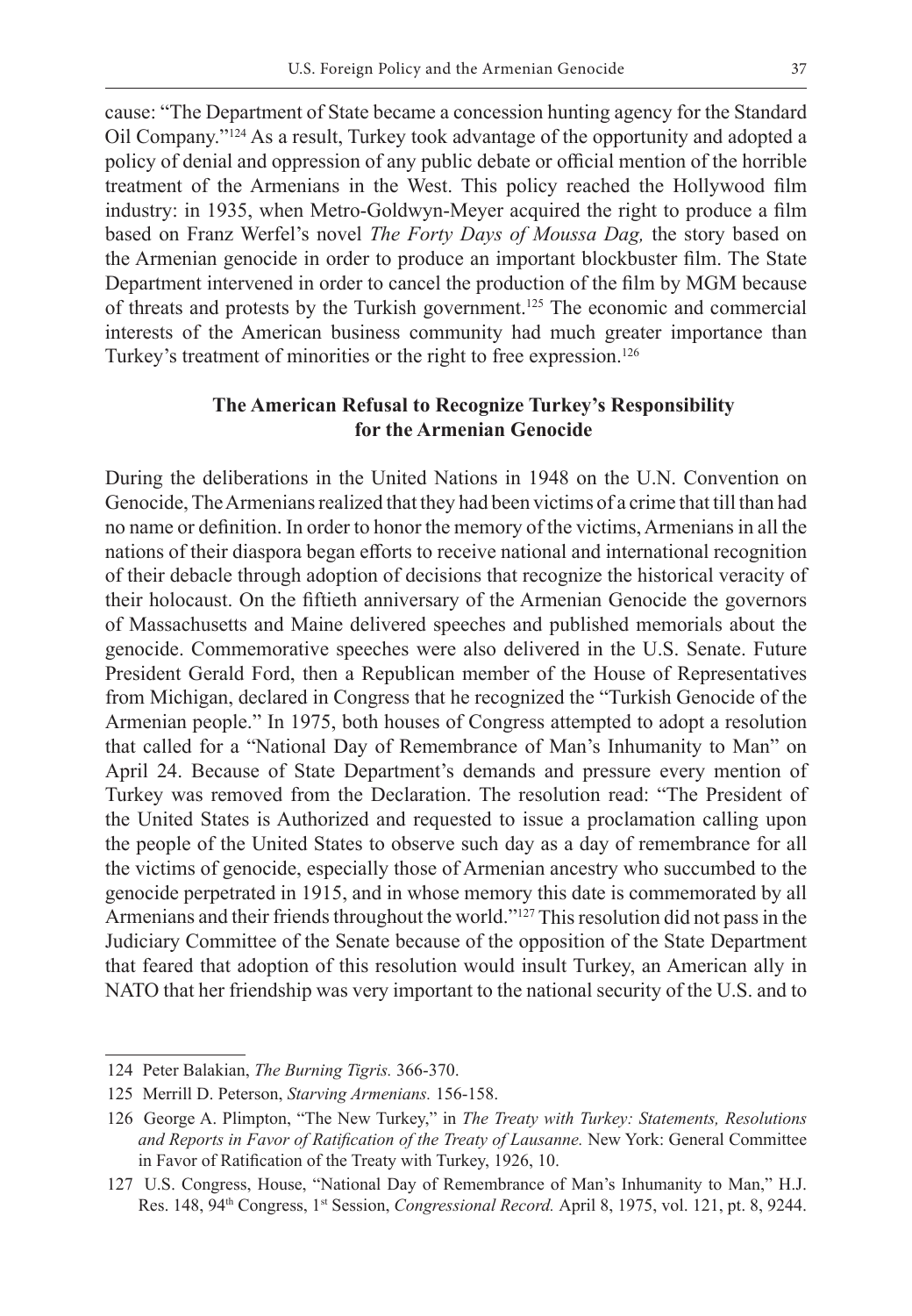its European allies.128 In 1985, 1990 and in 2000 the government of Turkey succeeded to block Congressional resolutions for memorial days for the Armenia Genocide.<sup>129</sup> In 1996, the House of Representatives succeeded to pass legislation that ordered cutting aid to Turkey because of Turkey's refusal to recognize its responsibility for the Armenian Genocide.130 Presidents and numerous members of Congress, since the mid-1970s sent official condolences to the Armenian people on April 24, the memorial day for the victims. The Presidents of the U.S., from Jimmy Carter to Donald Trump, purposely avoided the use of the word Genocide in their descriptions of the calamity and failed to identify the guilty. Turkey continues to employ its political clout, as a member of NATO, and threatens to shut American military bases in Turkey and cancel contracts of acquisitions of weapons from American companies in order to pressure the American Government not to recognize the Armenian Genocide.131 The Turkish government assumed an extreme stance on the subject by declaring that it would not be able to protect the lives of Americans in Turkey if the U.S. would mention or refer to the Turkish responsibility for the Armenian Genocide.132 The efforts of the Armenian Diaspora contributed to the greater emphasis of the media on the subject and contributed to the general public's greater awareness of this topic. Numerous Armenians believe that the continuous denial of the Turks of the Genocide created a situation that necessitated a situation that called for greater international necessity to study and be aware of the historical facts till the time that recognition of the Armenian Genocide would become unequivocal and universal.

## **Denial**

The Turkish government refuses to acknowledge Turkey's responsibility for the Armenian Genocide. Recently, Turkey demanded that the "historical truth" about the 1915 events should be studied based on documents in the Turkish State Archives. The official Turkish version mentions only "deportations" and "resettlements" that were performed by the Ottoman military in "self-defense" against hostile forces during battles for the very survival of the Empire. According to the Turkish official version the Armenians died during the resettlement process as a result of epidemics, hunger and fatigue. The official Turkish version also claims both sides were responsible for unsavory incidents that occurred during what the Turks describe as a civil war. The Turks also claim that the number of dead Armenians was "only" 300,000.

In February 1996, the following petition signed by more than a hundred Holocaust scholars and literary figures, among them Yehuda Bauer, Israel Charny, Raul Hilberg, Helen Fein, Steven Katz, Robert Jay Lipton, Deborah Lipstadt, Robert Melson, Allen Ginsberg, Norman Mailer, Arthur Miller, Harold Pinter, Susan Sontag, John Updike and Kurt Vonnegut appeared in the *Journal of Higher Education:* "Where scholars deny genocide, their message is: murders did not really matter; victims were

<sup>128</sup> Merrill D. Peterson, *Starving Armenians.* 380*.*

<sup>129</sup> Peter Balakian, *The Burning Tigris.* 385.

<sup>130</sup> Ibid., 390.

<sup>131</sup> Ibid., 385-387.

<sup>132</sup> Ibid., 389.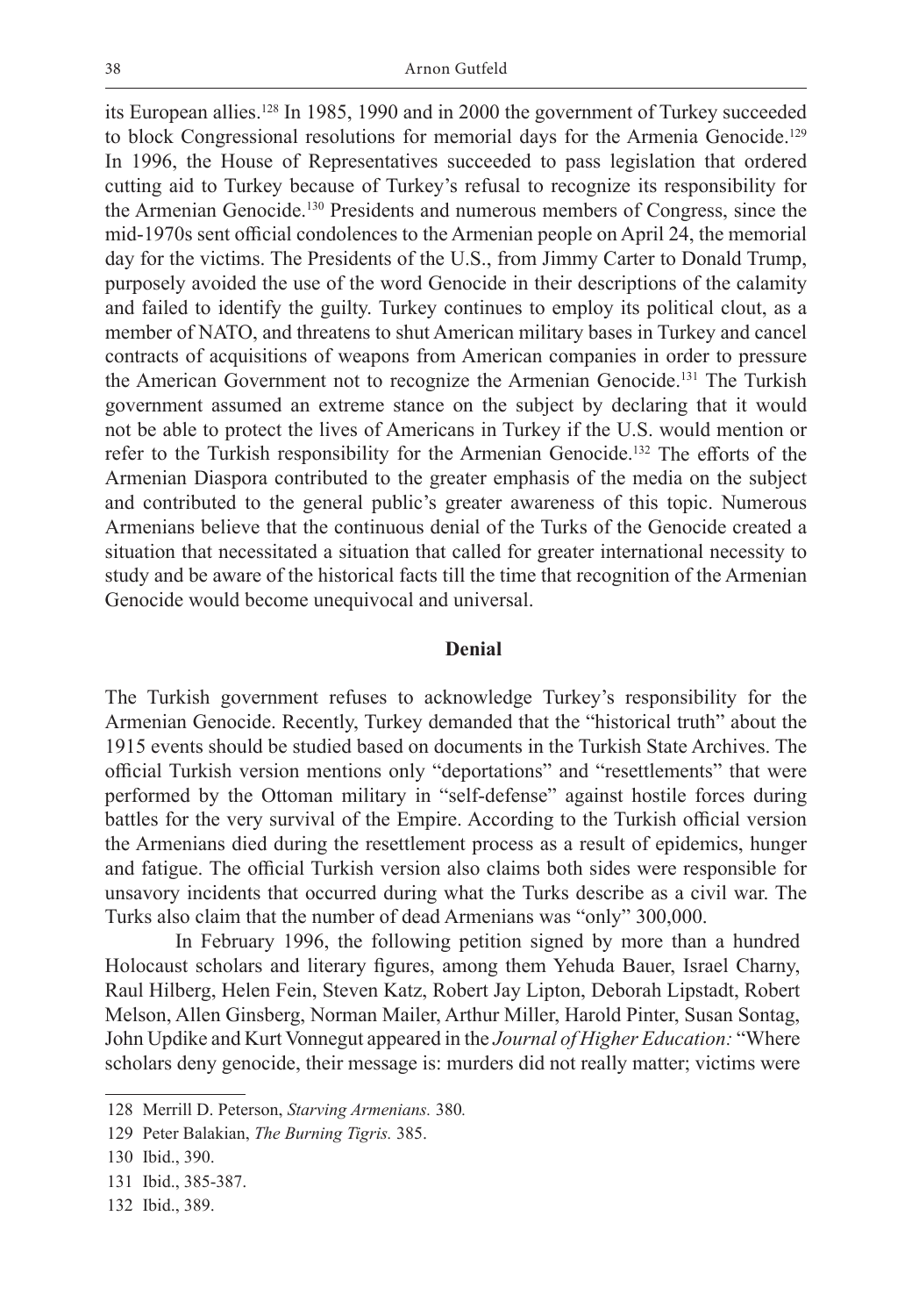not really killed; mass murder requires no confrontation, but should be ignored. Scholars who deny genocide lend their considerable authority to acceptance of this ultimate human crime. The Denial is the final step in Genocide: it murders the dignity of the survivors and destroys the remembrance of the crime. The denial of genocide is the final stage of genocide: it murders the dignity of the survivors and destroys the remembrance of the crime. Denial of genocide strives to reshape history in order to rehabilitate the perpetrators and demonize the victims. The Turkish government's denial of the Armenian Genocide encourages—by its very nature—the current programs they deny the Jewish Holocaust and the Cambodian genocide; it encourages genocidal episodes that are currently occurring in Africa, the Balkans, and elsewhere. The Turkish government's tactics pave the way for state-sponsored Holocaust and genocide denials in the future."133 In the fall of 2000, the House Subcommittee on International Relations and Human Rights passed by a large majority a Armenian Genocide Resolution despite intense Turkish opposition. Several distinguished genocide scholars, among them Elie Wiesel, wrote to the House Subcommittee urging the members not to succumb to Turkish pressure.134 Deborah Lipstadt wrote the Congressional Committee: "Denial of genocide strives to reshape history in order to demonize the victims and rehabilitate the perpetrators[.]"135 Richard Hovannisian characterized the process of denial as "Falsification, deception and half-truths reduce what was to what may have been or perhaps what was not at all.... By altering or erasing the past, a present is produced and a future is projected without concern for historical integrity. The process of annihilation is thus advanced and completed by denial."136 In the Armenian case, denial under the guise of an historiographical debate had been institutionalized by the Turkish authorities and by its powerful economic and military allies. Nations, such as the United States succumbed to Turkish pressures and supported the Turkish policy of denial. Other nations joined the U.S. in this conduct because they shared economic and strategic interests with Turkey. Those nations preferred to placate Turkey thus cynically abandoning their humanitarian principles. Economic and security considerations triumphed over universal humanitarian values.

On April 22, 2021, on the Armenian Remembrance Day—a date on which many around the world reflect on the genocide of the Armenian people, President Joe Biden of the United States officially labeled the mass killing of the of the Armenians, prior to and during World War I, as a genocide perpetrated by the Ottoman Empire.

**\*\*\***

<sup>133</sup> *Chronicle of Higher Education.* February 2, 1996, A30*;* Richard G. Hovannisian, "Denial of the Armenian Genocide in Comparison with Holocaust Denial," in Richard G. Hovannisian (ed.). *Remembrance and Denial: The Case of the Armenian Genocide.* Detroit, MI: Wayne State University Press, 1999, 201-236.

<sup>134</sup> Elie Wiesel to Hon. Chris Smith, Chair, House International Operations Subcommittee, September 12, 2000. Correspondence to U.S. House International Relations Committee Concerning HR 398, the United States Training and Commemoration of the Armenian Genocide, 106<sup>th</sup> Congress 2nd Session, September 14, 2000.

<sup>135</sup> Deborah Lipstadt, letter to Chris Smith, September 2, 2000, *ibid.*

<sup>136</sup> Richard Hovannisian, *Remembrance and Denial*, 229-230.